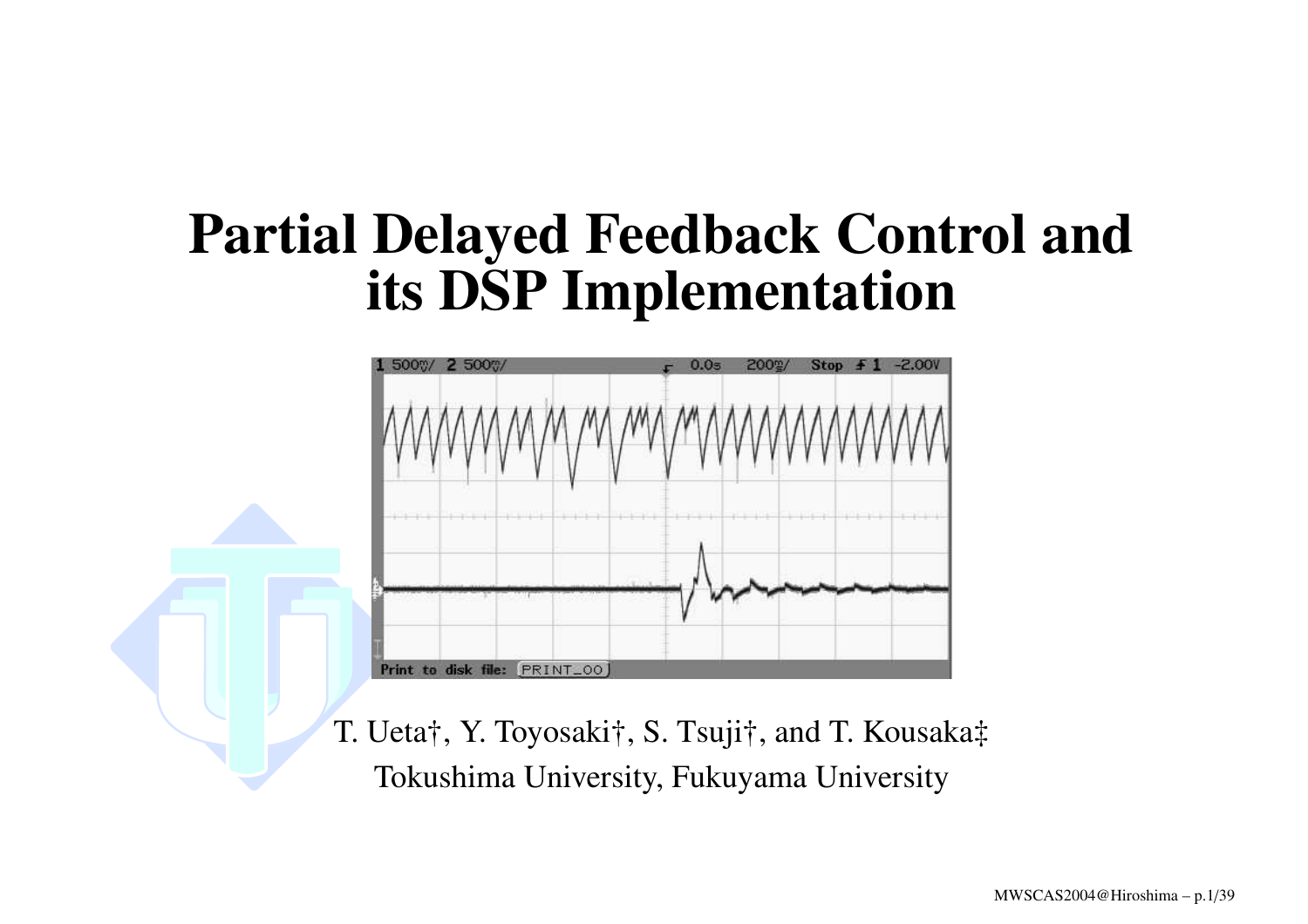## **Background**

### **Controlling chaos — Stabilizing an unstable periodic orbit in given nonlinear dynamical system**

- **OGY method**
- •**pole assignment technique**
- •**delayed feedback control (DFC)**
- **external force control (EFC)**

 $\sqrt{2}$ **K. Pyragas, "Continuous control of chaos by selfcontrolling feedback," Phys. Lett, 170A, pp. 421– 428, <sup>1992</sup>** ✒ $\mathcal{S}$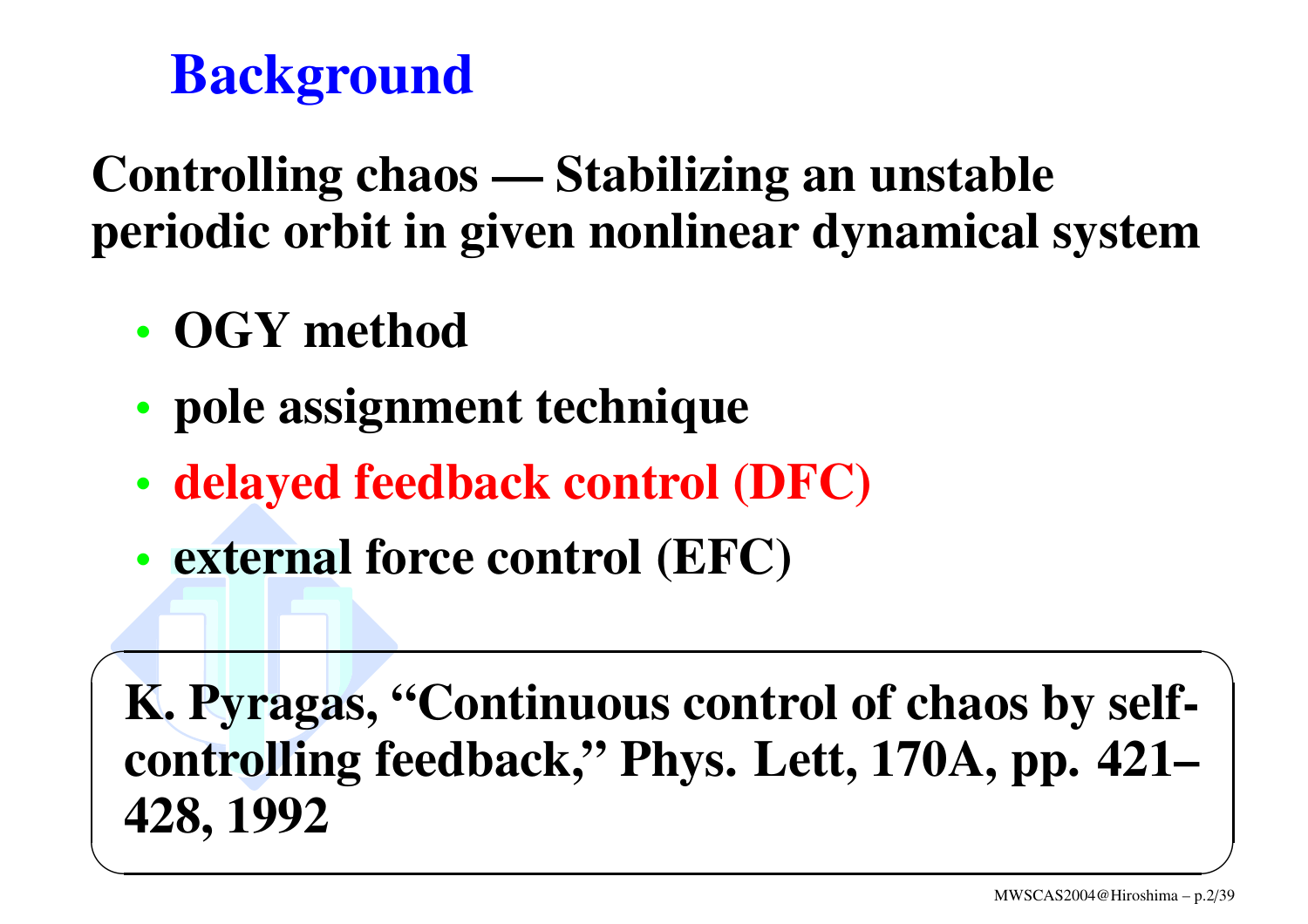### **DFC — Delayed feedback control**

#### **Control input: <sup>a</sup> difference between the present state and the** <sup>τ</sup>**-delayed state**

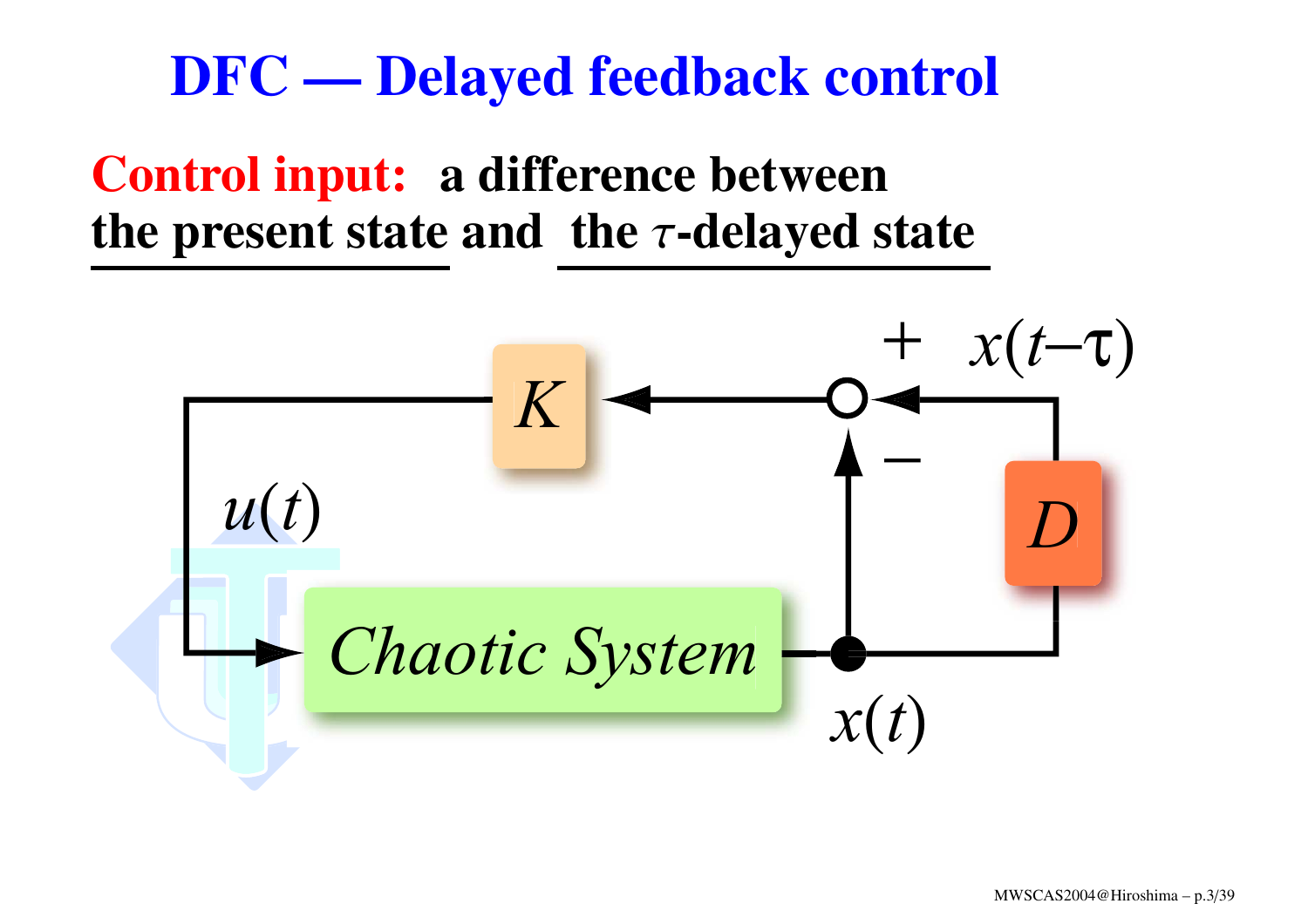## **Background**

### **Delayed Feedback Control(DFC) Merit:**

- •**Simple structure**
- **No information about UPOs needed**
- **Can be <sup>a</sup> UPO detector**

**Demerit:**

- τ **— unknown for autonomous systems**
- **infinite dimension**
- **difficult to analyze its stability**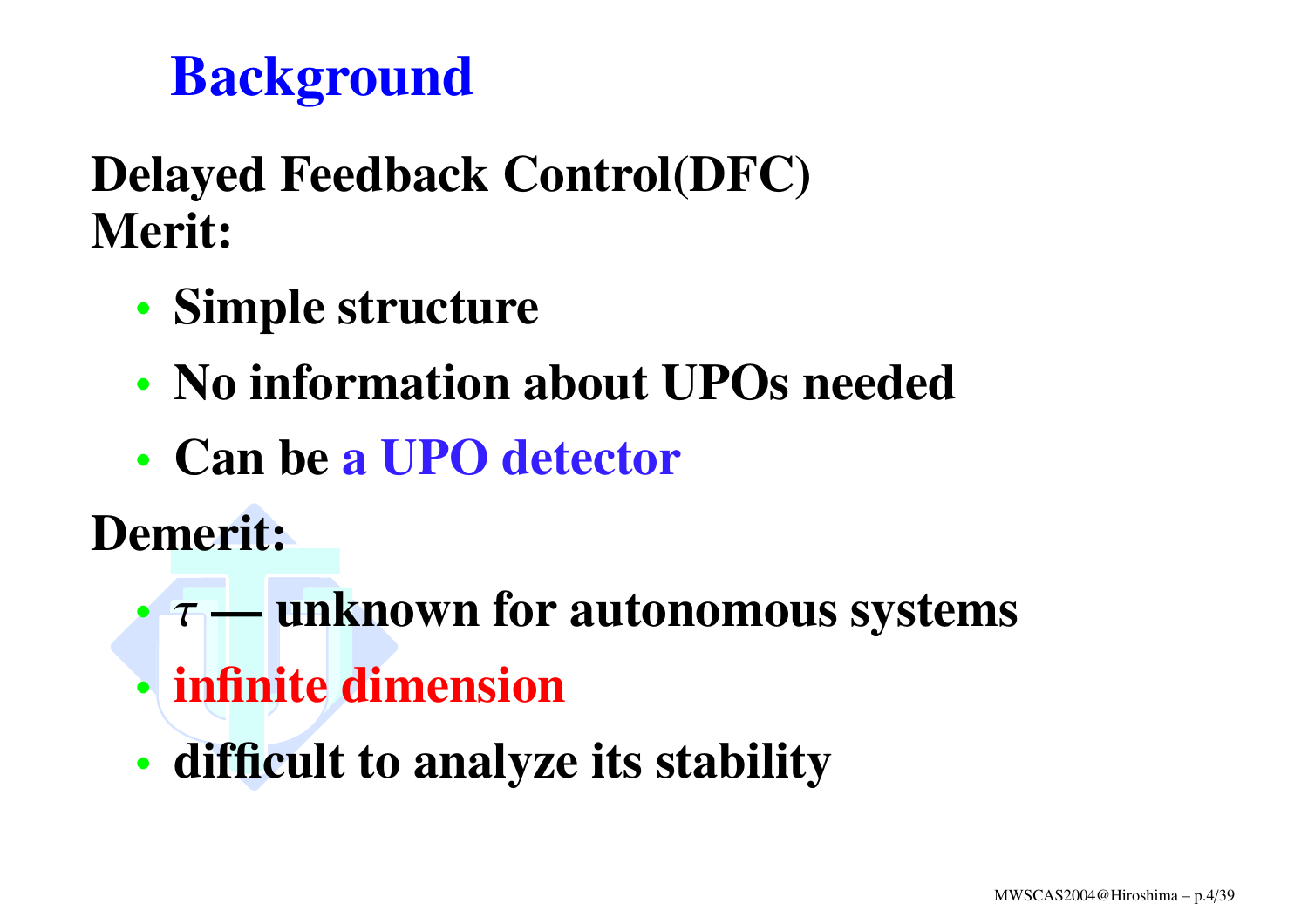## **Hybrid systems**

- • **Dynamical systems including interrupts, switches, impulsive inputs**
- •**showing chaotic behavior frequently**

### **Controlling chaos in hybrid systems:**

 $\sqrt{2\pi}$ **T. Kousaka, S. Tahara, T. Ueta, M. Abe, and H. Kawakami, "Chaos in <sup>a</sup> simple hybrid system and its control," IEE Electronics Letters, Vol.37, No.1, pp.<sup>1</sup> 2, Jan.2001** ✒<u>Experimental de la companya de la companya de la companya de la companya de la companya de la companya de la compa</u>

**using an OGY-like method. DFC for chaotic hybrid system is not given !**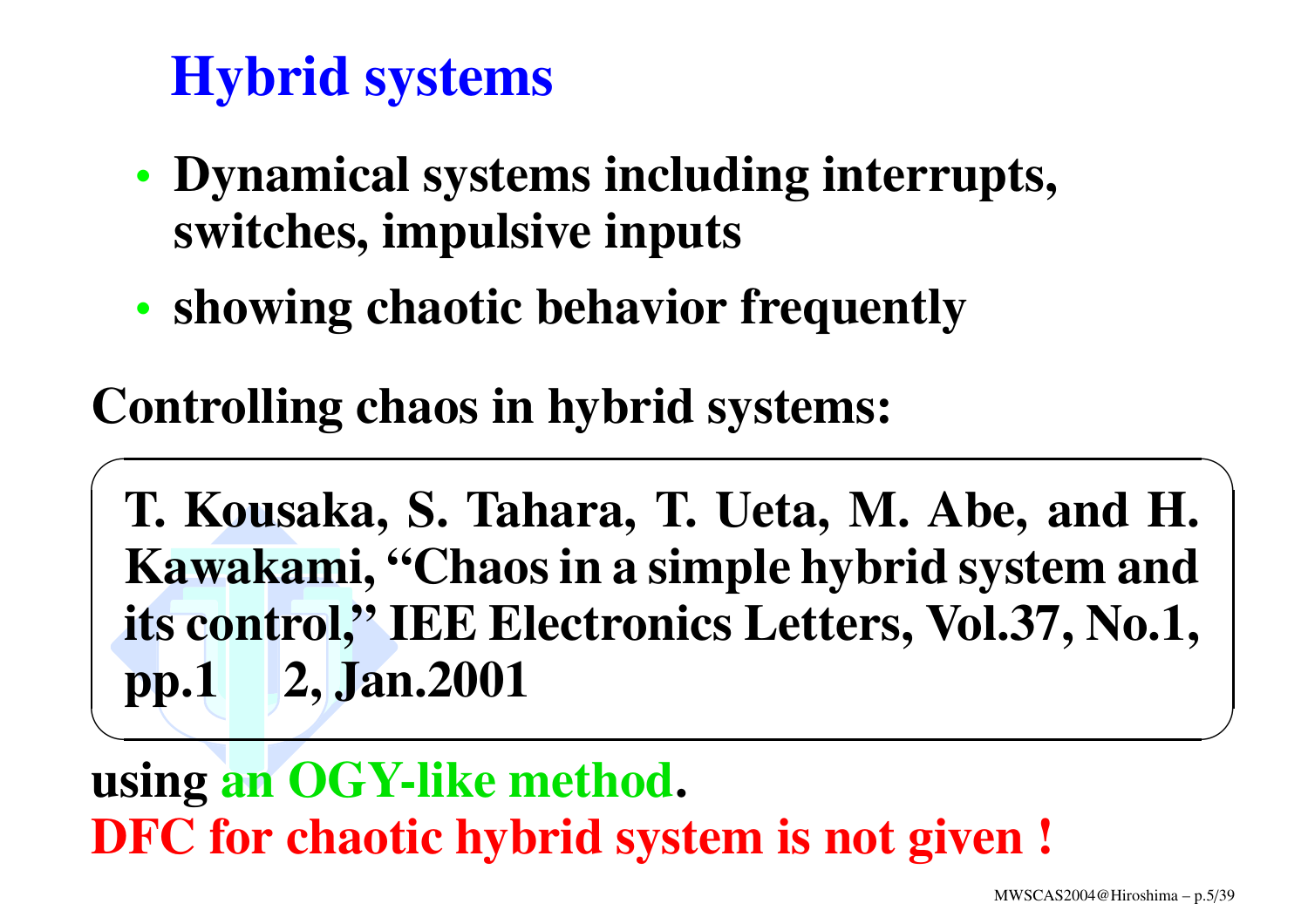## **In this talk...**

- •**Partial Delayed Feedback Control (PDFC)**
- **PDFC by <sup>a</sup> digital signal processor (DSP)**
- **EFC after DFC — stability analysis**
- • **possibly it is reasonable scheme for hybrid systems**

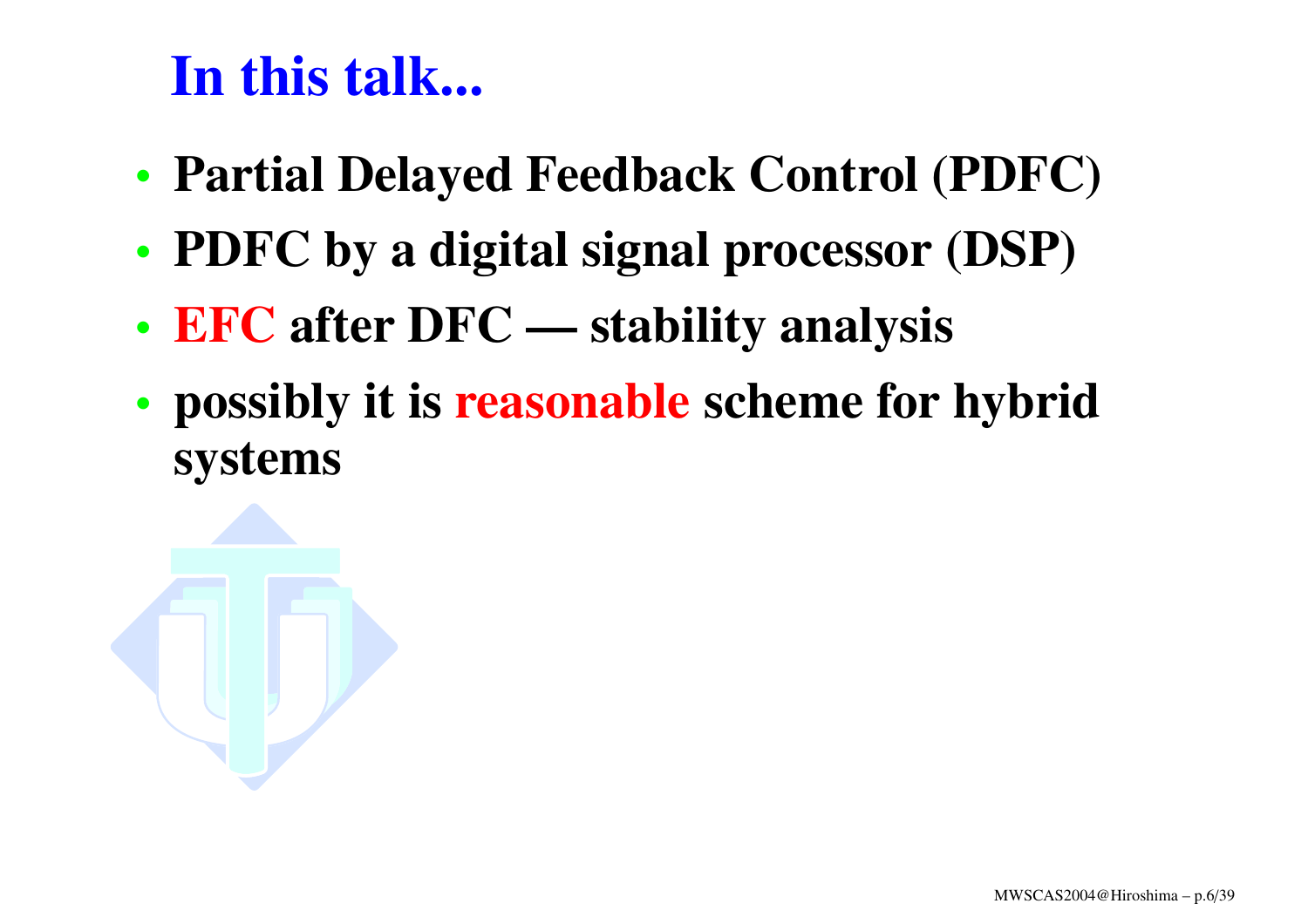## **Descriptions**

### **A chaotic hybrid system:**

$$
\frac{dx}{dt} = f(t, x)
$$

where,  $x \in \mathbb{R}^n$ ,  $f: \mathbb{R}^n \to \mathbb{R}^n$ Assume that a solution  $x(t) = \varphi(t, x_0)$  would be *chaos***. A UPO:**  $\boldsymbol{x}_0 = \boldsymbol{\varphi}(0, \boldsymbol{x}_0) = \boldsymbol{\varphi}(\tau, \boldsymbol{x}_0)$ 

**where,**  $\tau$  **is the period of the UPO.**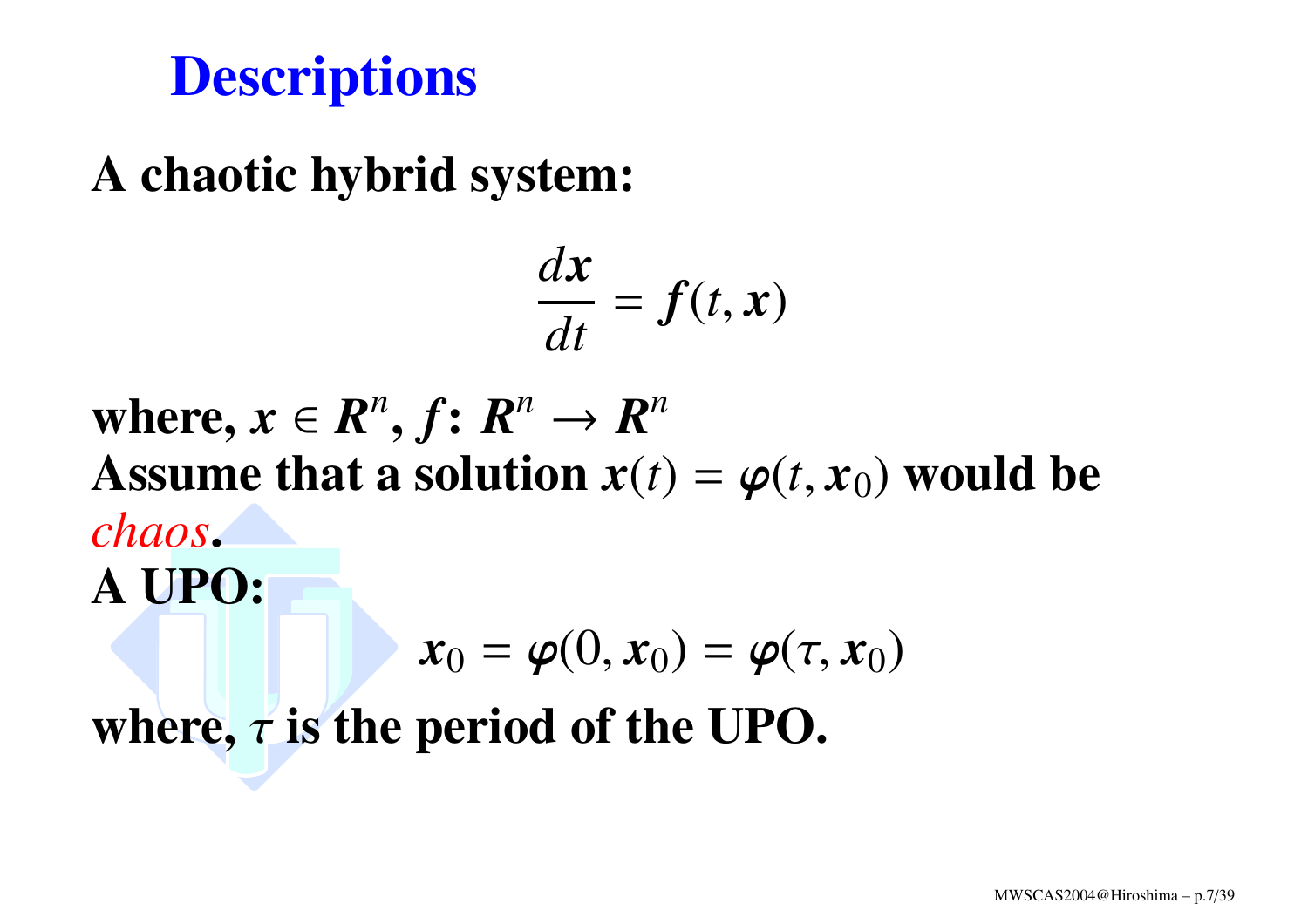

#### **Conventional DFC**

$$
\frac{dx}{dt} = f(t, x) + u(t)
$$
  

$$
u(t) = K(x(t - T) - x(t))
$$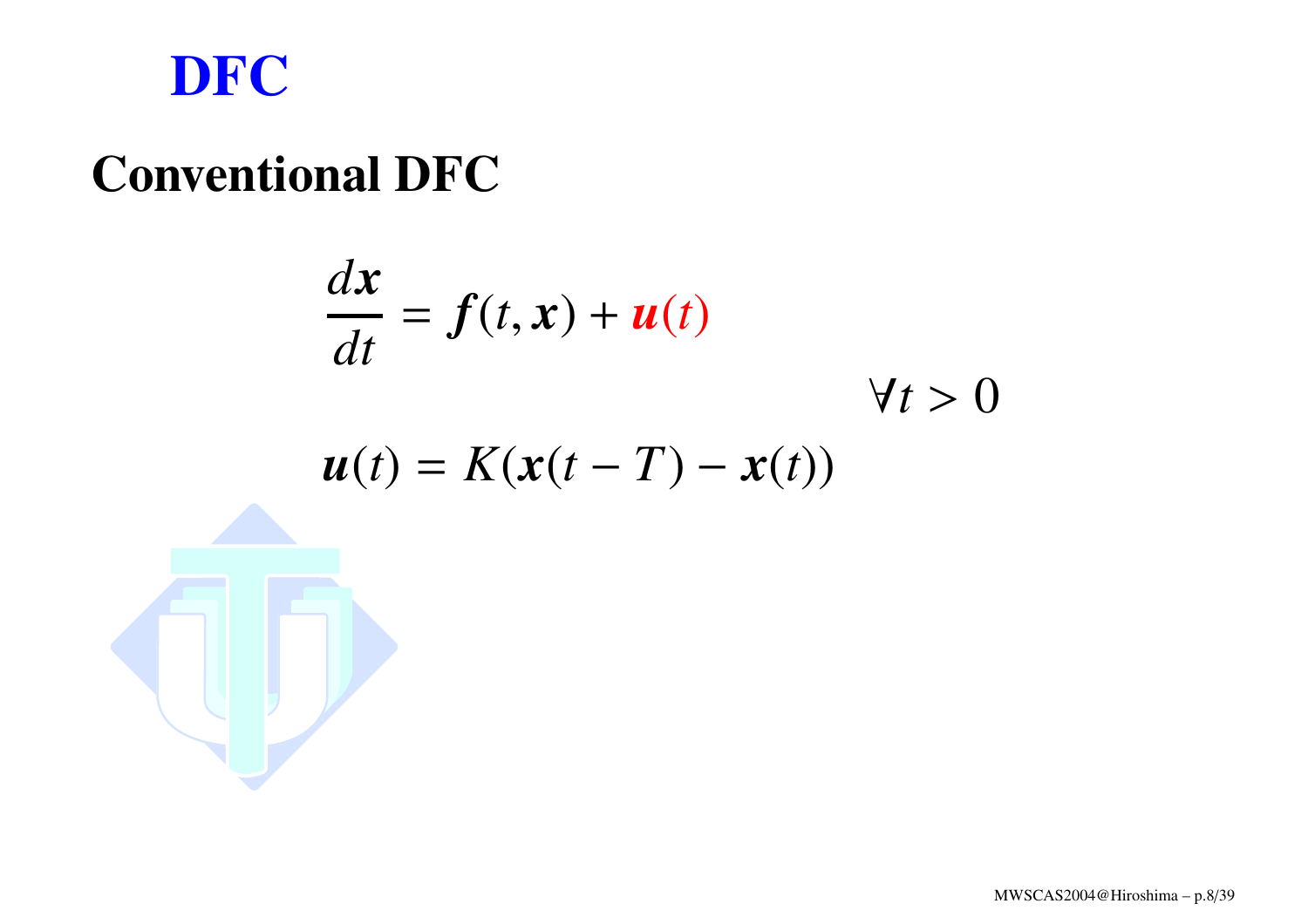#### **PDFC**

#### **Partial Delayed Feedback Control(PDFC):**

$$
\frac{dx}{dt} = f(t, x) + u(t) \qquad \text{if} \qquad C(x) \in M
$$
  

$$
\frac{dx}{dt} = f(t, x) \qquad \text{otherwise}
$$
  

$$
u(t) = K(x(t - T) - x(t))
$$

*C*(*x*)**: condition depending on the state.**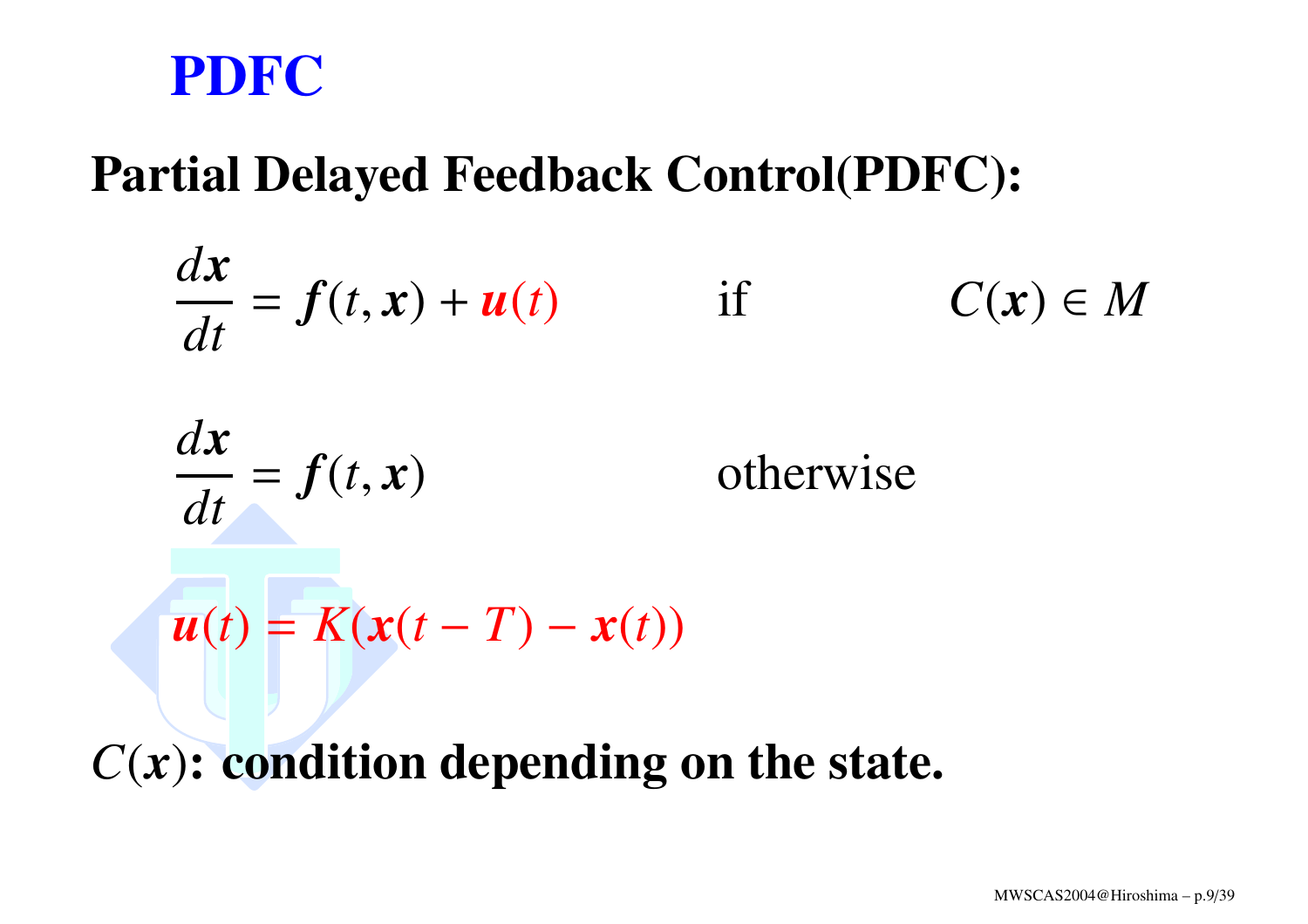

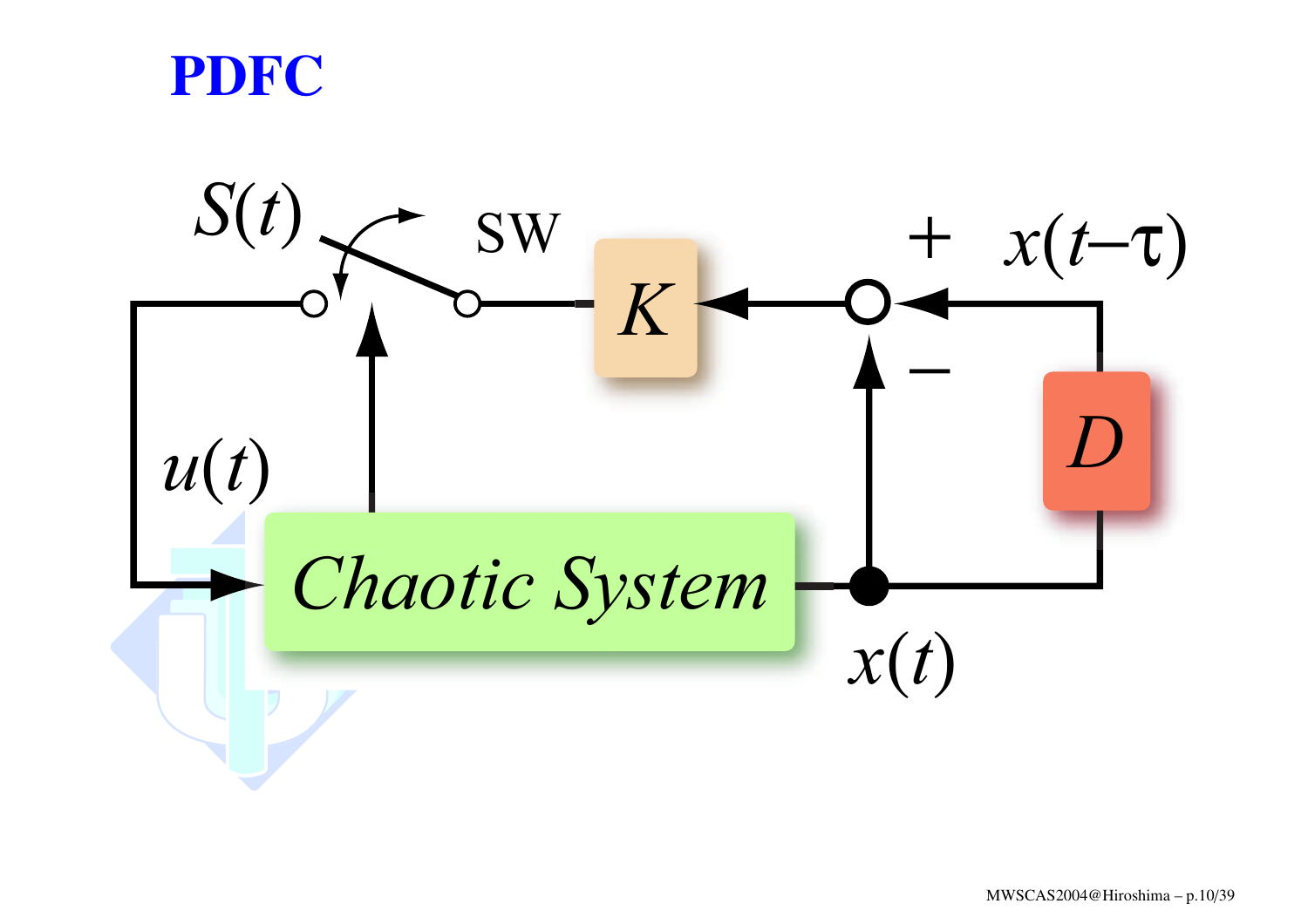

- **A control input computed from data stored in <sup>a</sup> memory is applied to the system intermittently.**
- **The control scheme may be "cutting corners," "natural," or "**手抜き **" — "follow the system as is."**
- • **possibly effective to: circuits having <sup>a</sup> restricted timing for control or <sup>a</sup> refractory period, robots including passive joints, etc.**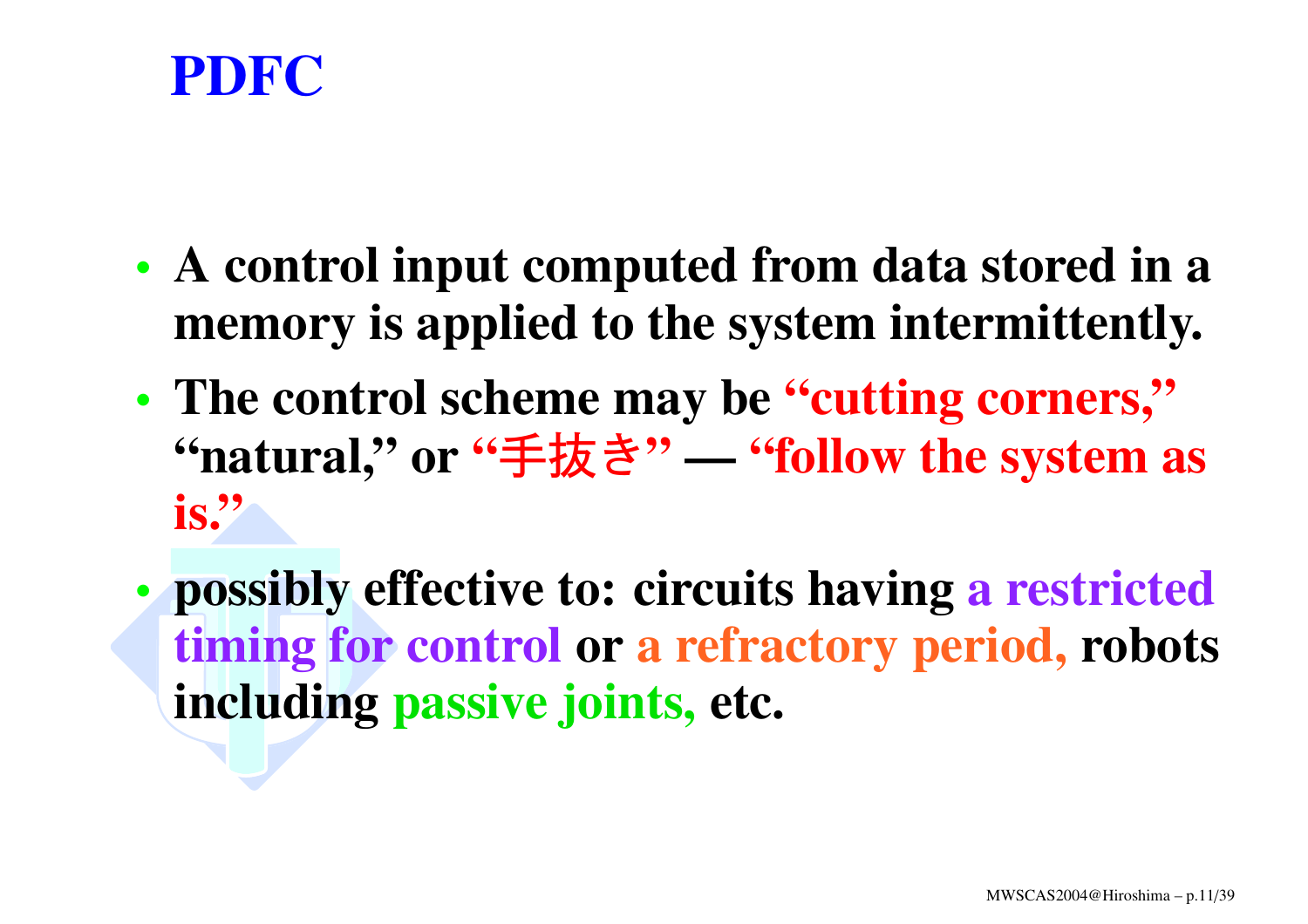## **Related works**

- **P. Hovel and J. E. S. Socolar, "Stability domains for time-delay feedback control with latency," Phys. Rev. E 68, 036206 (2003) The DFC input latency is discussed.**
- • **K. Myneni, T. A. Barr, N. J. Corron, and S. D. Pethel, "New method for the control of fast chaotic oscillations," Phys. Rev. Lett. 83, 2175-2178 (1999) Partial signal input is applied as an open-loop control.**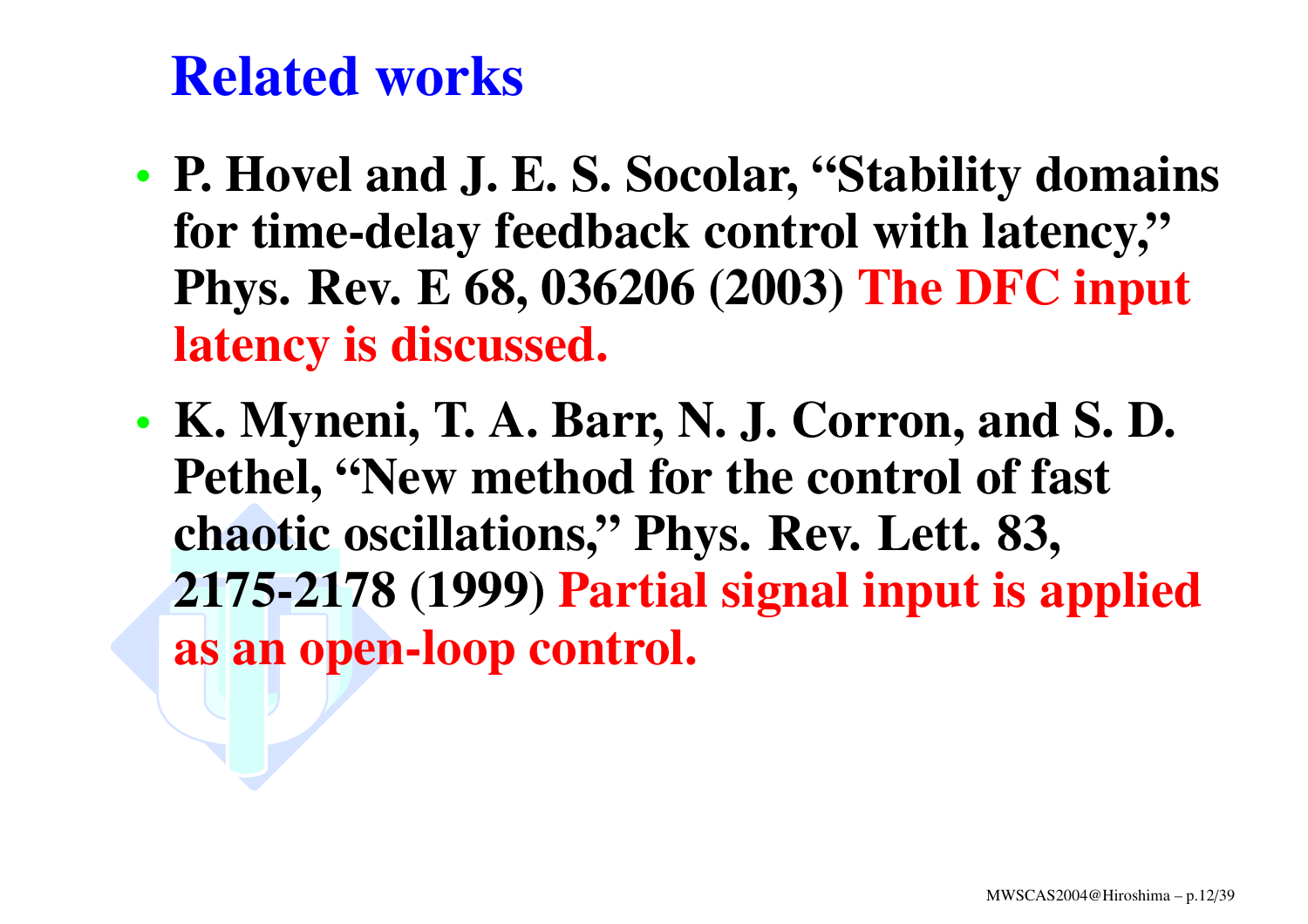## **PDFC for <sup>a</sup> simple chaotic system**



**T. Kousaka, et al., IEEJ Vol.122-C, No. 9, 2002.**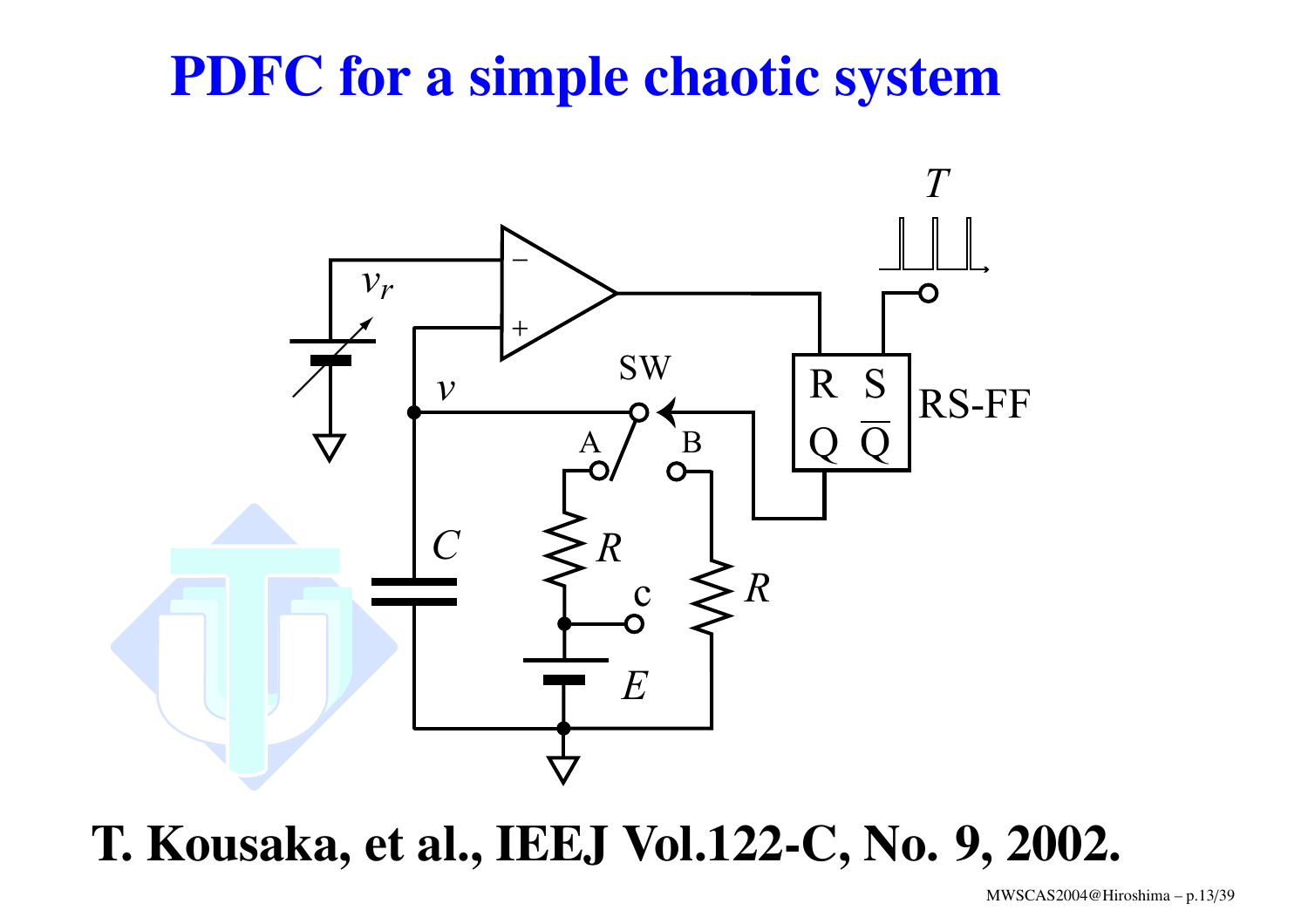## **Behavior 1/4**





#### **A wave form of the capacitor voltage** <sup>v</sup>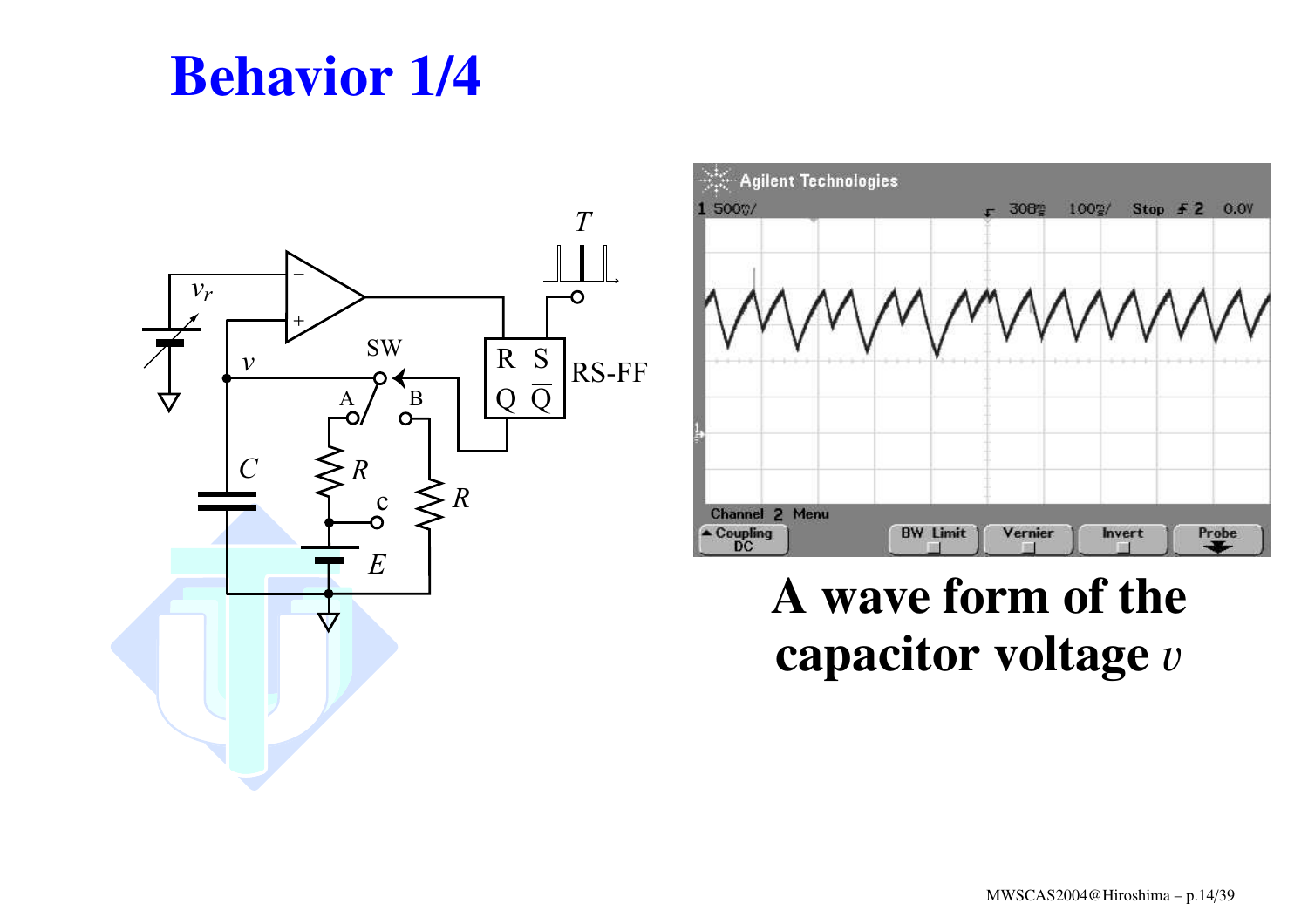

#### **switch position: A**



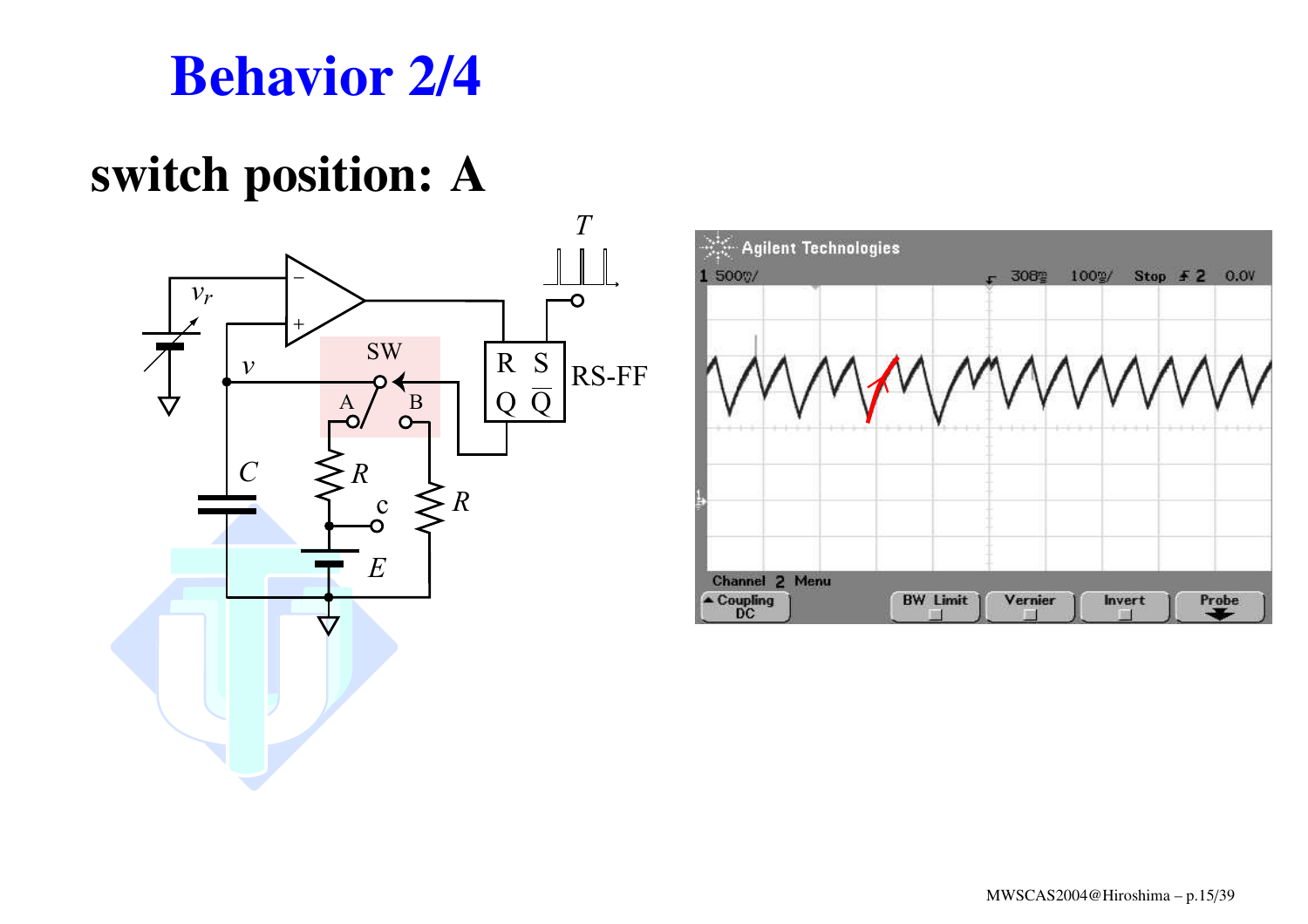### **Behavior 3/4**

### **switch position: B**



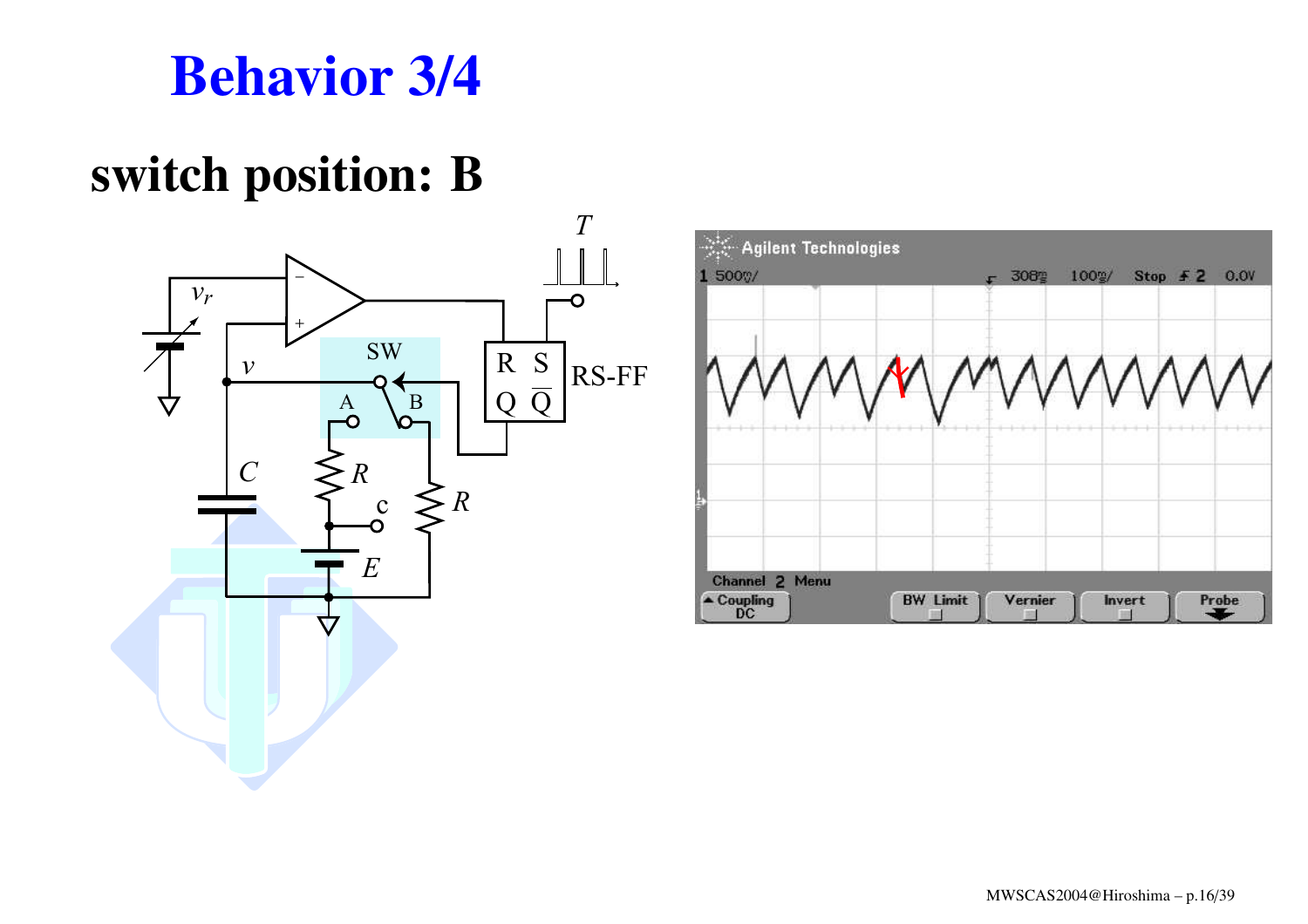### **Behavior 4/4**

### **switch position: A**



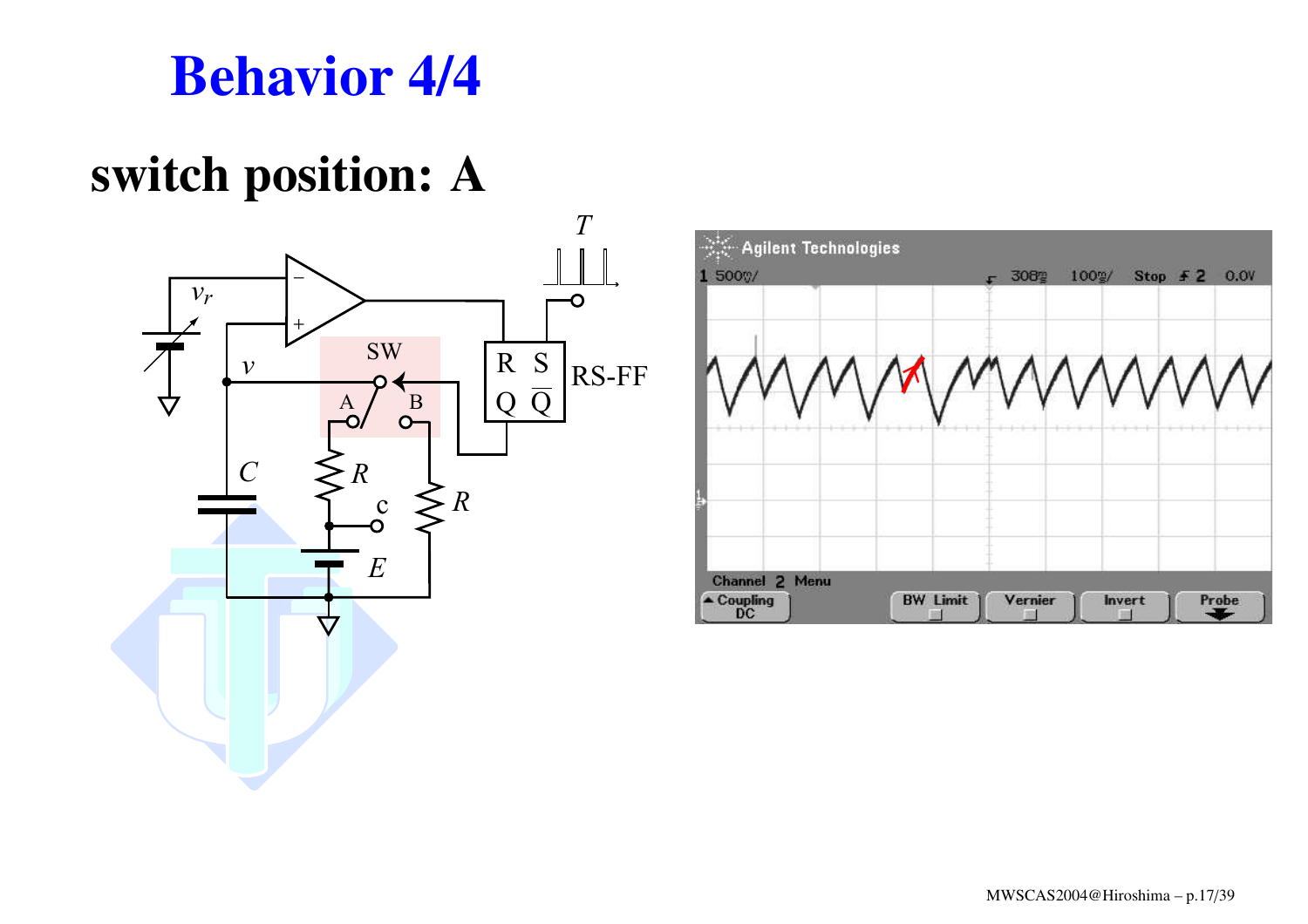## **Chaos: real parameters**



v*r* <sup>=</sup> 2.5[V]**,** *R* <sup>=</sup> 51[kΩ]**,** *C* <sup>=</sup> 1.0[µF]**,** *E* <sup>=</sup> 3.0[V]**, pulse period:**  $T = 30$  [msec].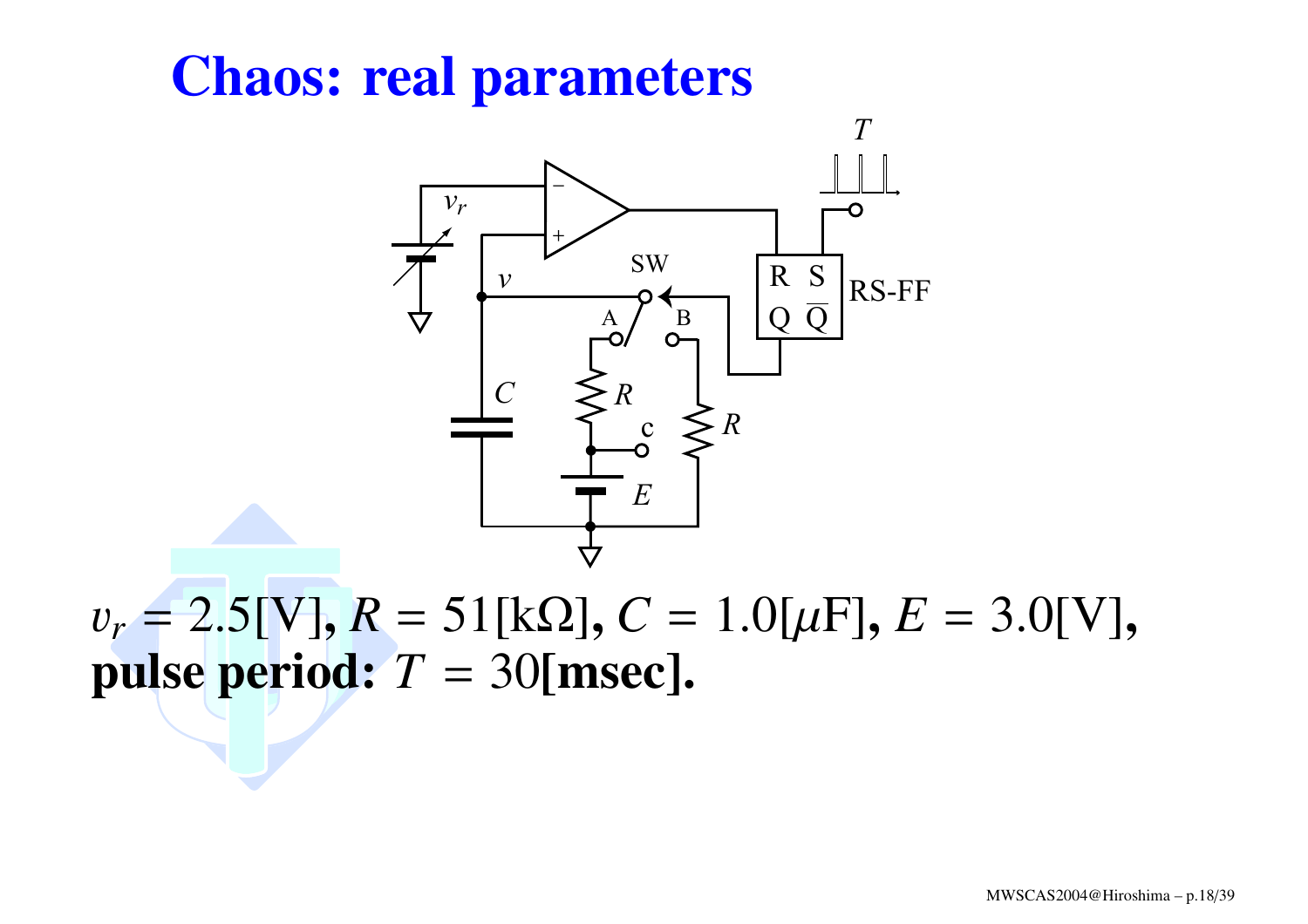## **Circuit equation and simulation**

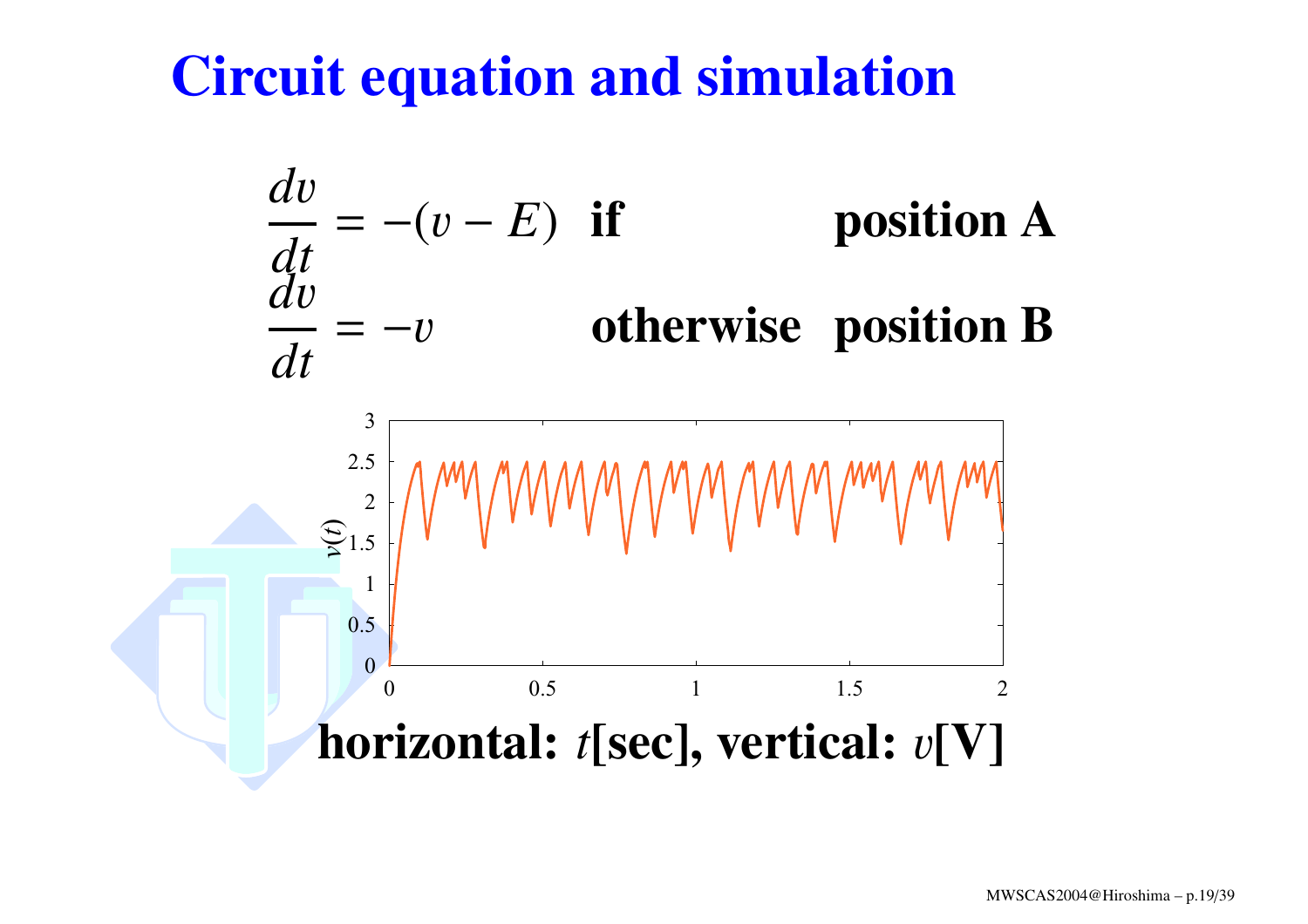### **Return map**

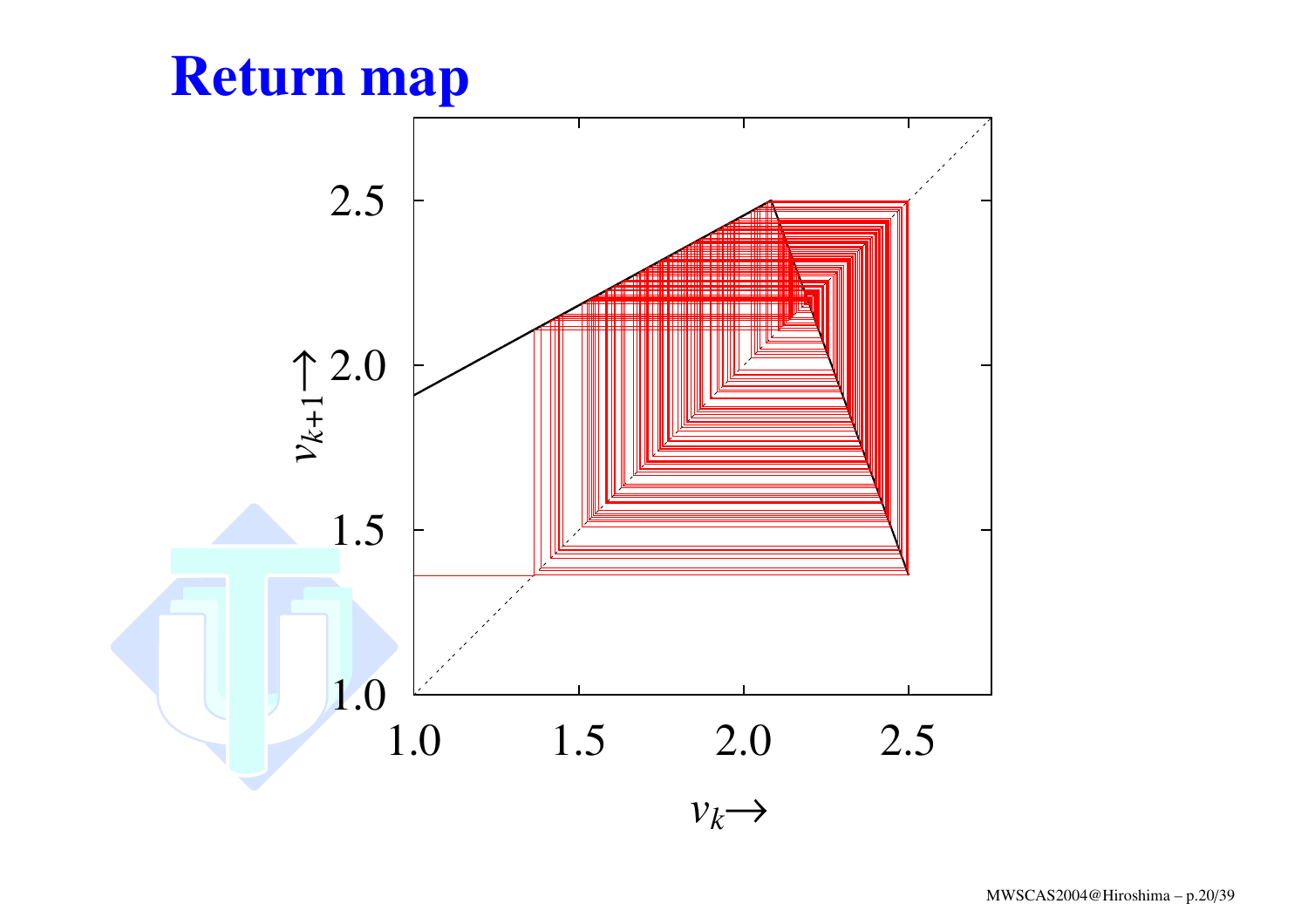## **Apply PDFC to the circuit**

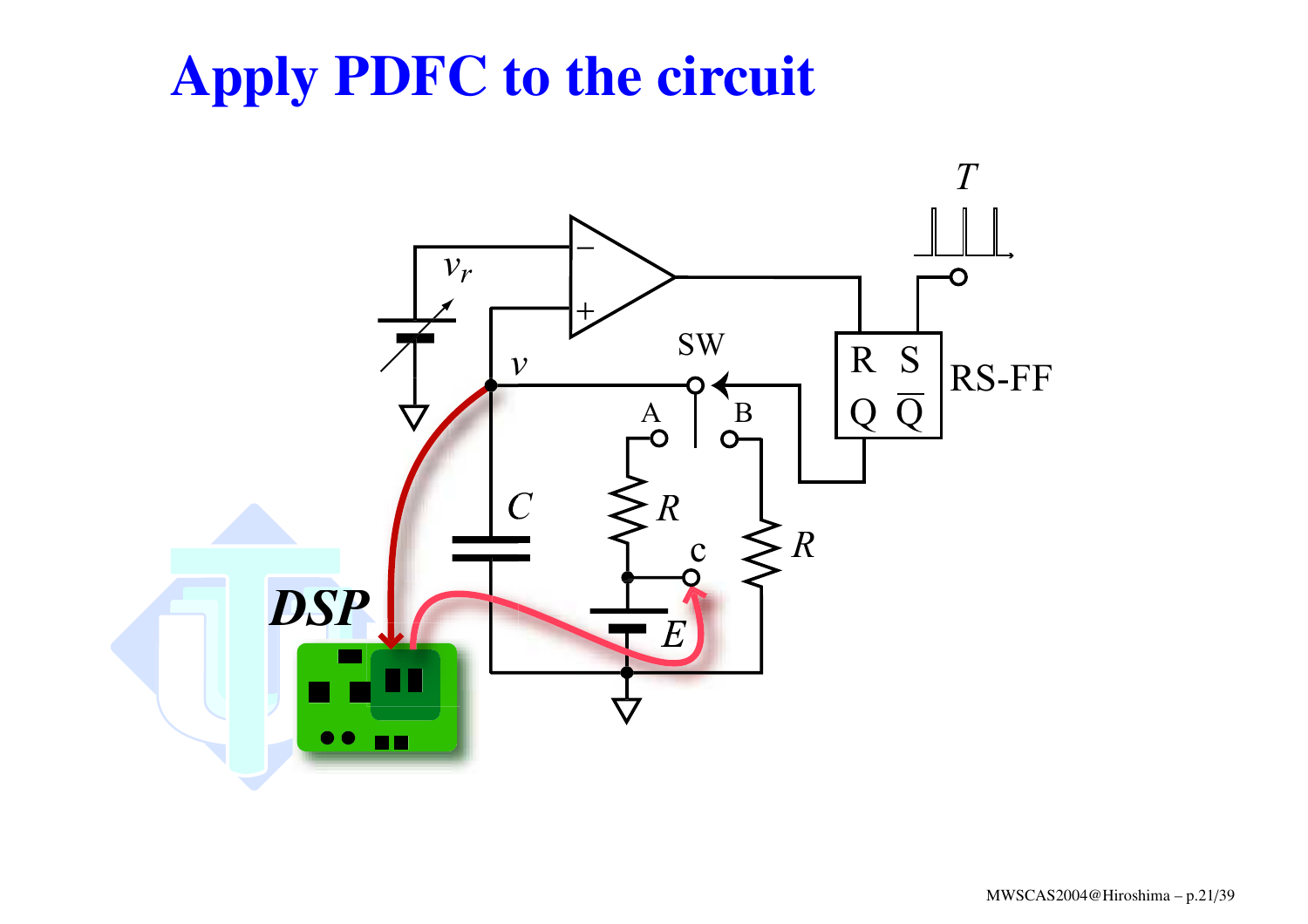# **Apply PDFC to the circuit**

- **The control input is added into the terminal c.**
- **DSP stores sampled voltage sequence in the ring buffer.**
- •• **Delay duration** —  $\tau = nT$ ,  $n = 1, 2, \ldots$  **: pulse period**
- **Feedback gain** *K* **can be controlled by both DSP and analog amplifier.**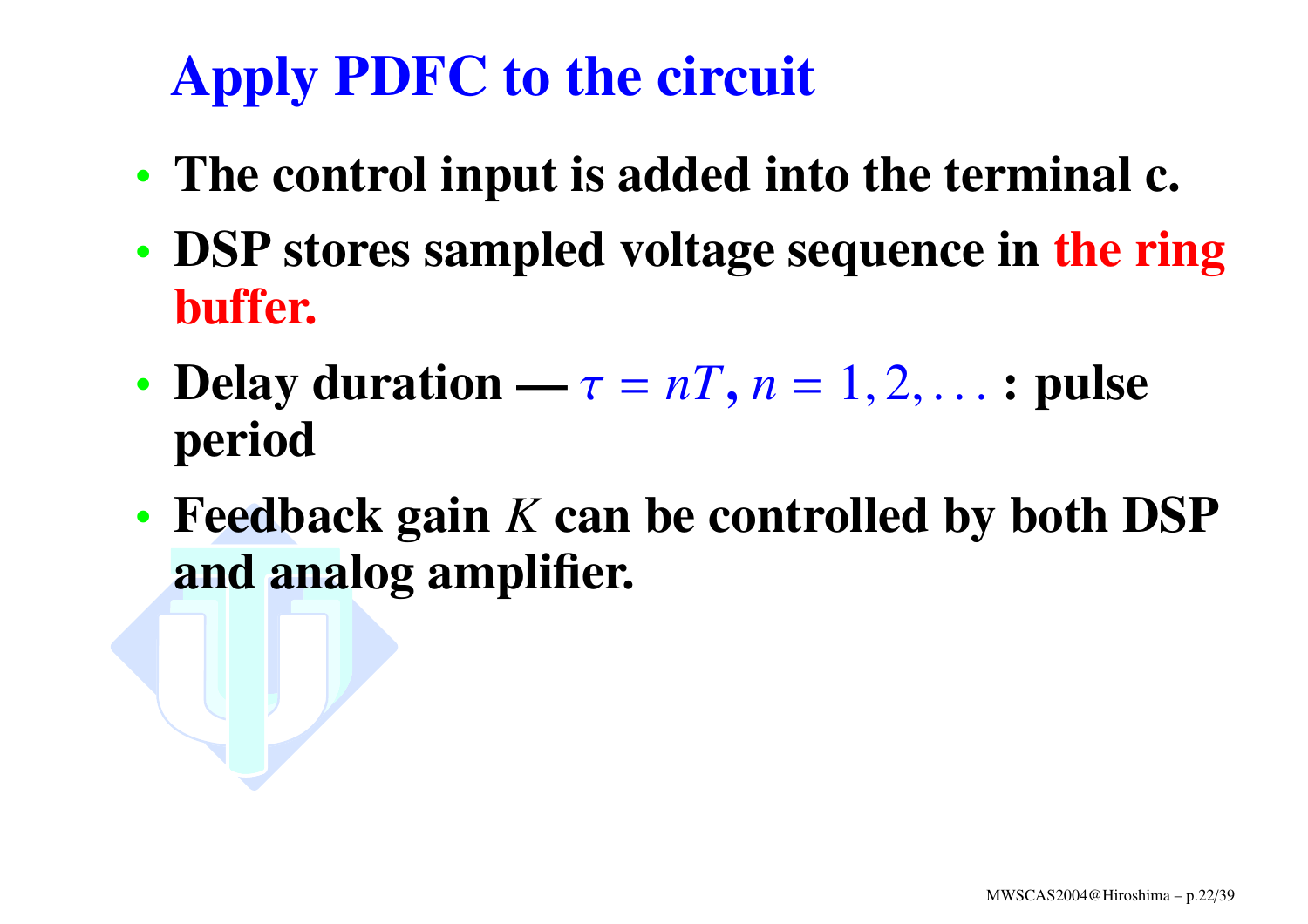## **Controlled system**

$$
\frac{dv}{dt} = -(v - E - u(t)) \qquad \text{if} \qquad \text{position A}
$$
  
\n
$$
\frac{dv}{dt} = -v \qquad \text{otherwise} \text{ position B}
$$
  
\n
$$
u(t) = S(v(t)) \cdot K(v(t - T) - v(t))
$$
  
\n
$$
S(v(t)) = \begin{cases} 1 & \text{if} \qquad \text{position A} \\ 0 & \text{otherwise} \text{ position B} \end{cases}
$$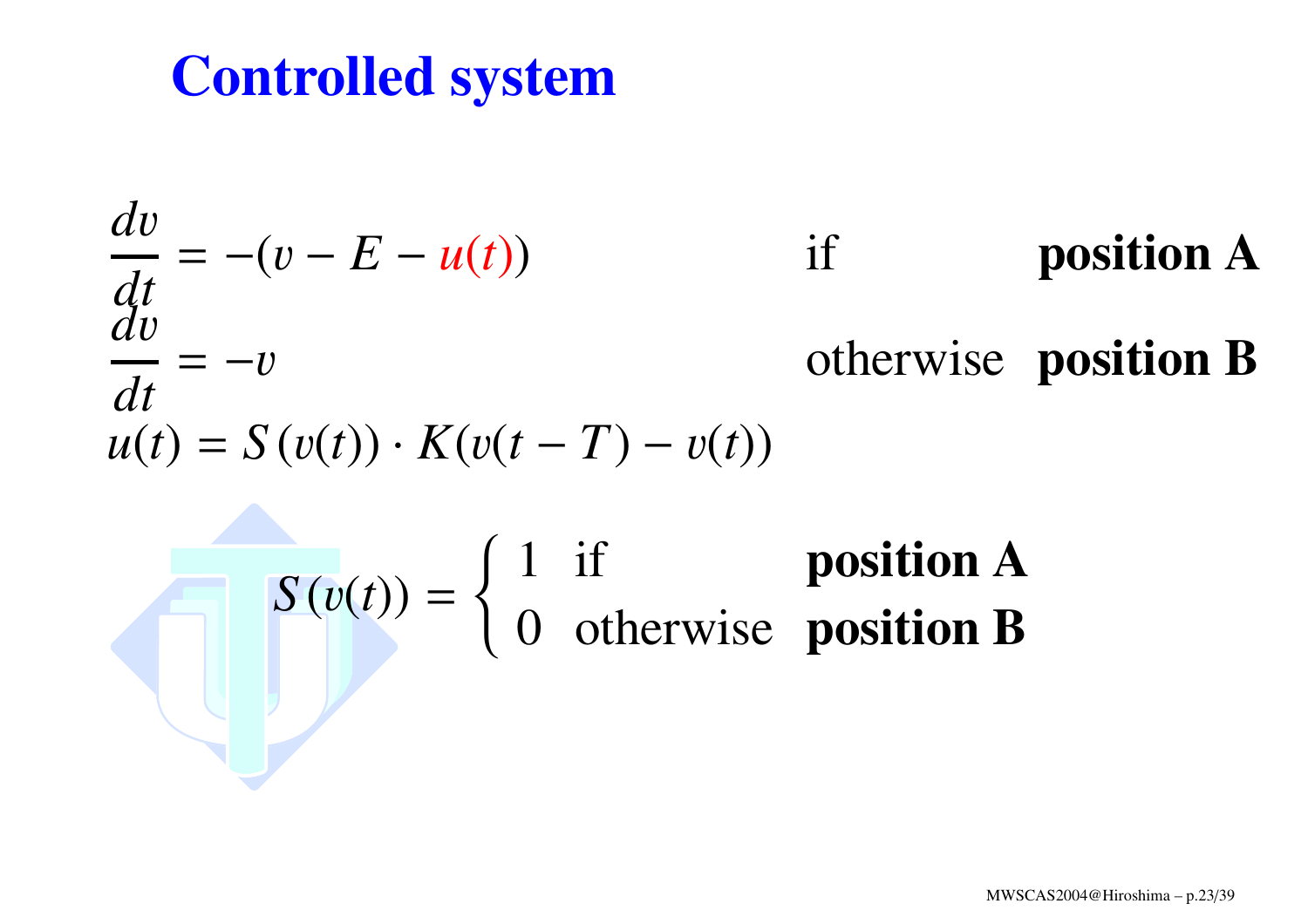## **Wave form of** *S* (v(*t*))



 $u(t) = S(v(t)) \cdot K(v(t-T) - v(t))$ : **not full energy of**  $K(v(t-T) - v(t))$  is consumed.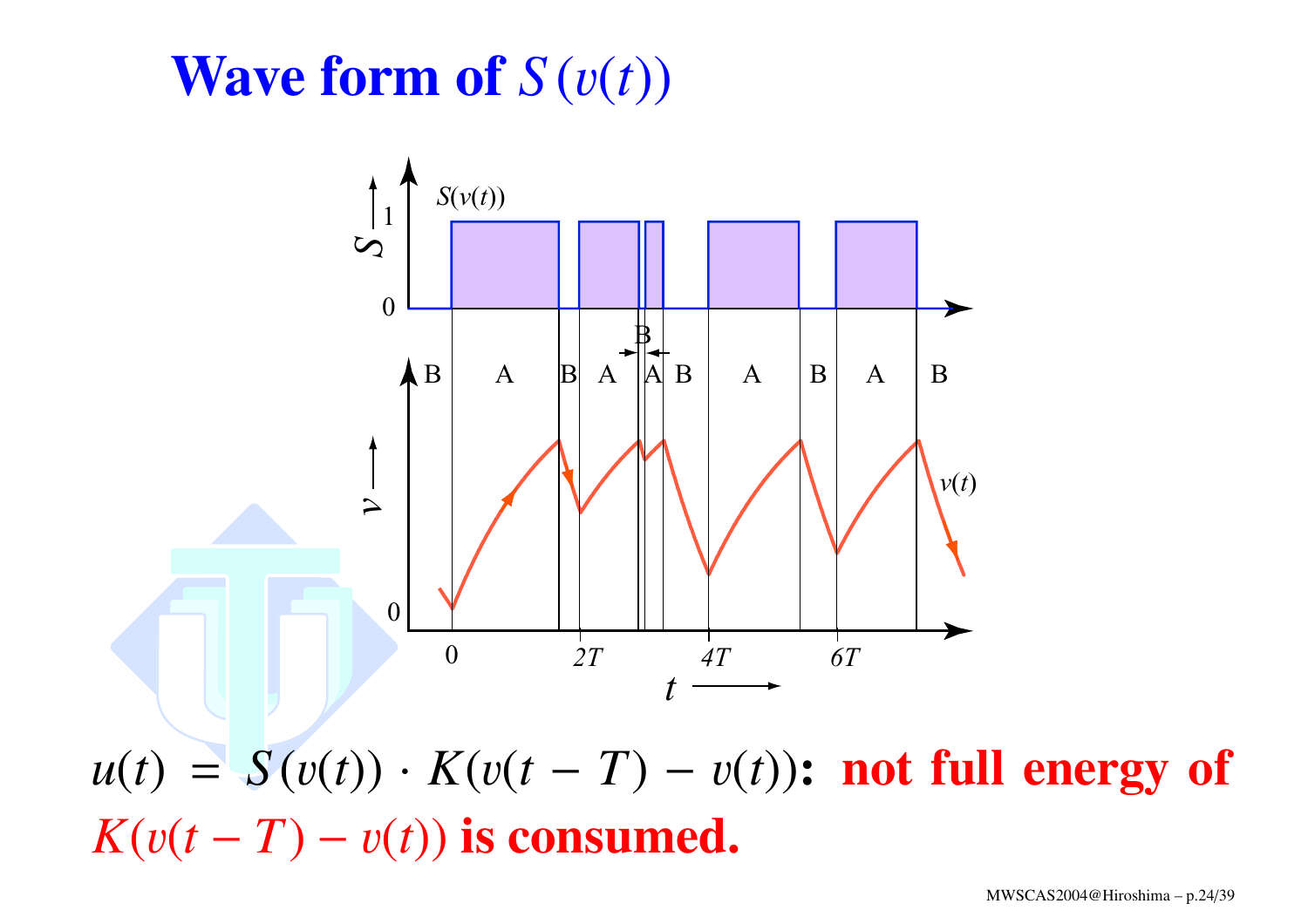$$
K=0.6, v(0)=0.0, \tau=2T.
$$

#### **The control is enabled at** *t* <sup>=</sup> 1.5**[sec].**

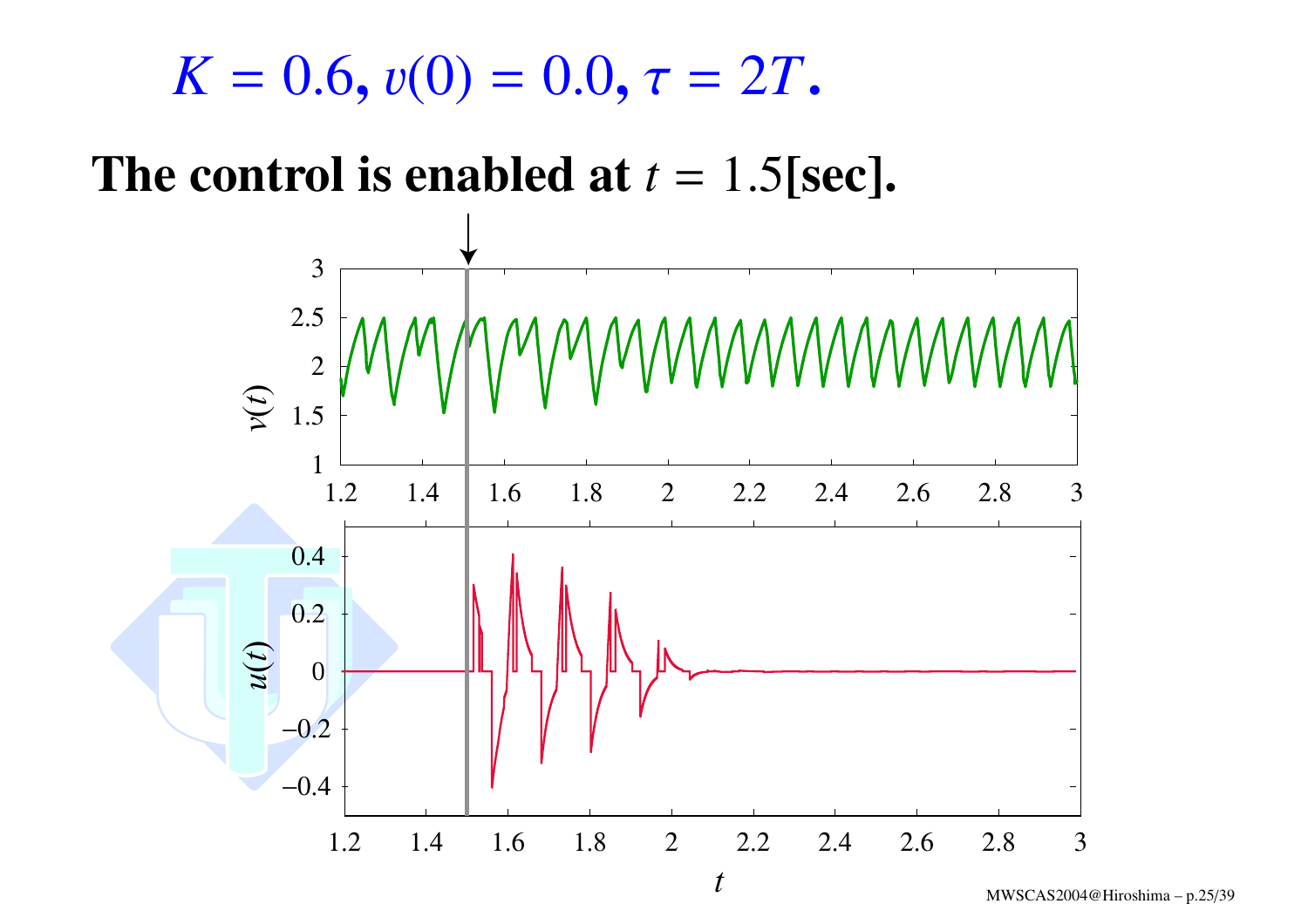## **Basin of attraction**



**The control is enabled from** *<sup>t</sup>* <sup>&</sup>gt; 1.53 **[sec] White:** *<sup>u</sup>*(*t*) **converges, Black:** *<sup>u</sup>*(*t*) **otherwise.**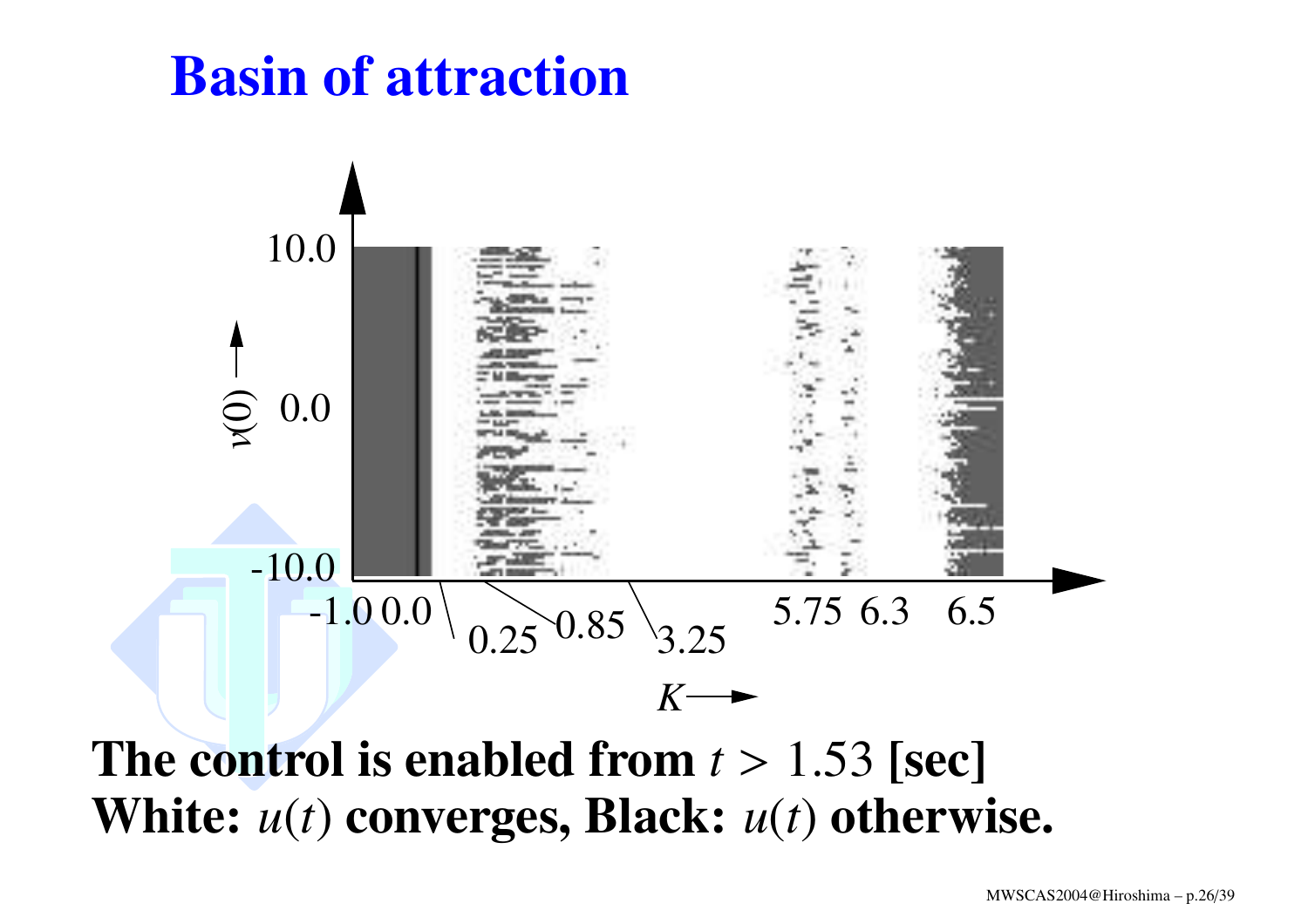## **Basin of attraction**

#### **Detection of convergence for** *<sup>u</sup>*(*t*)**:**



 $\epsilon \approx$  $\approx 0.1$  . MWSCAS2004@Hiroshima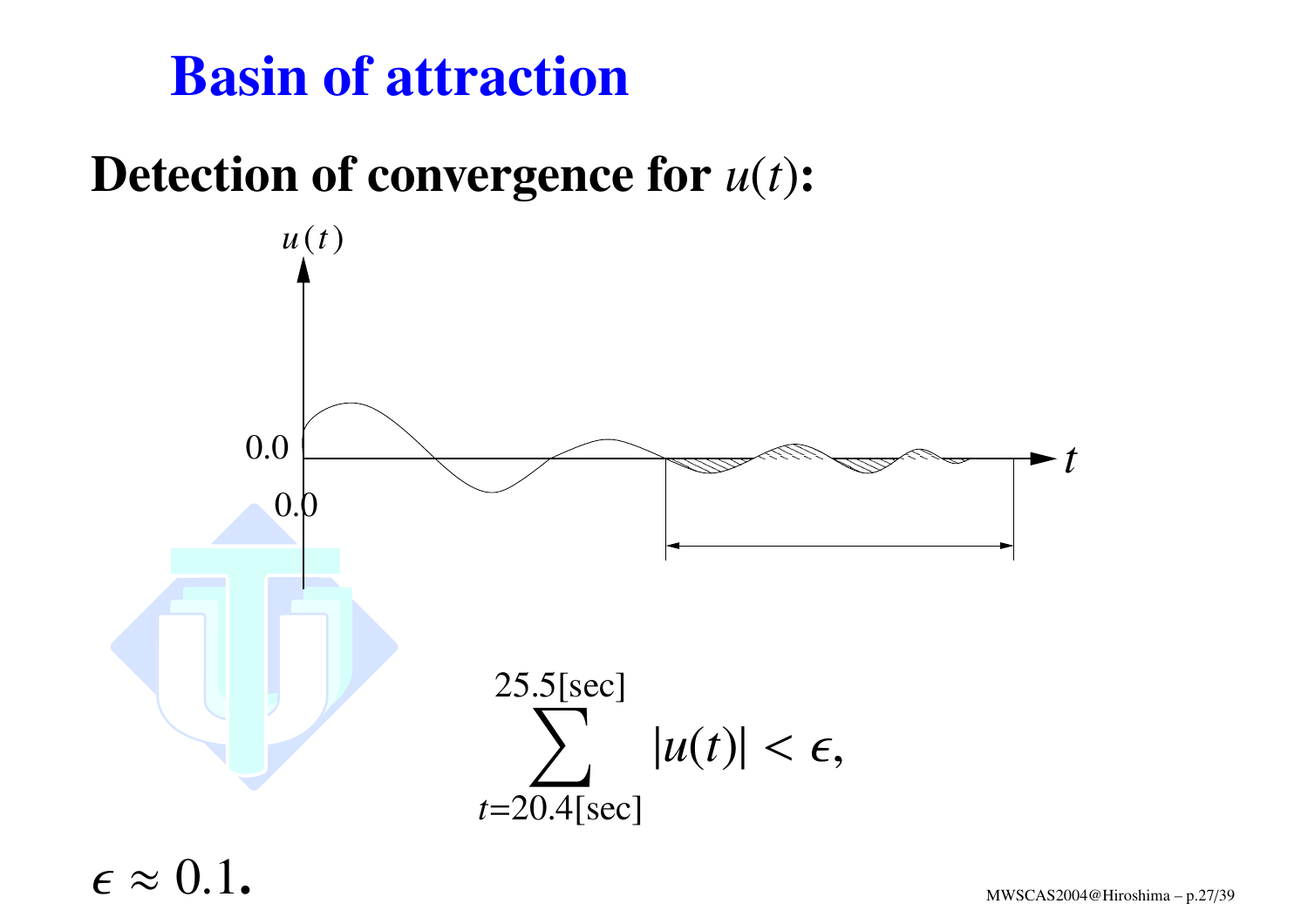

#### **Texas Instruments, TMS320 C6711DSP <sup>+</sup> TMDX326040A16-bit, 44 kHz, stereo I/O.**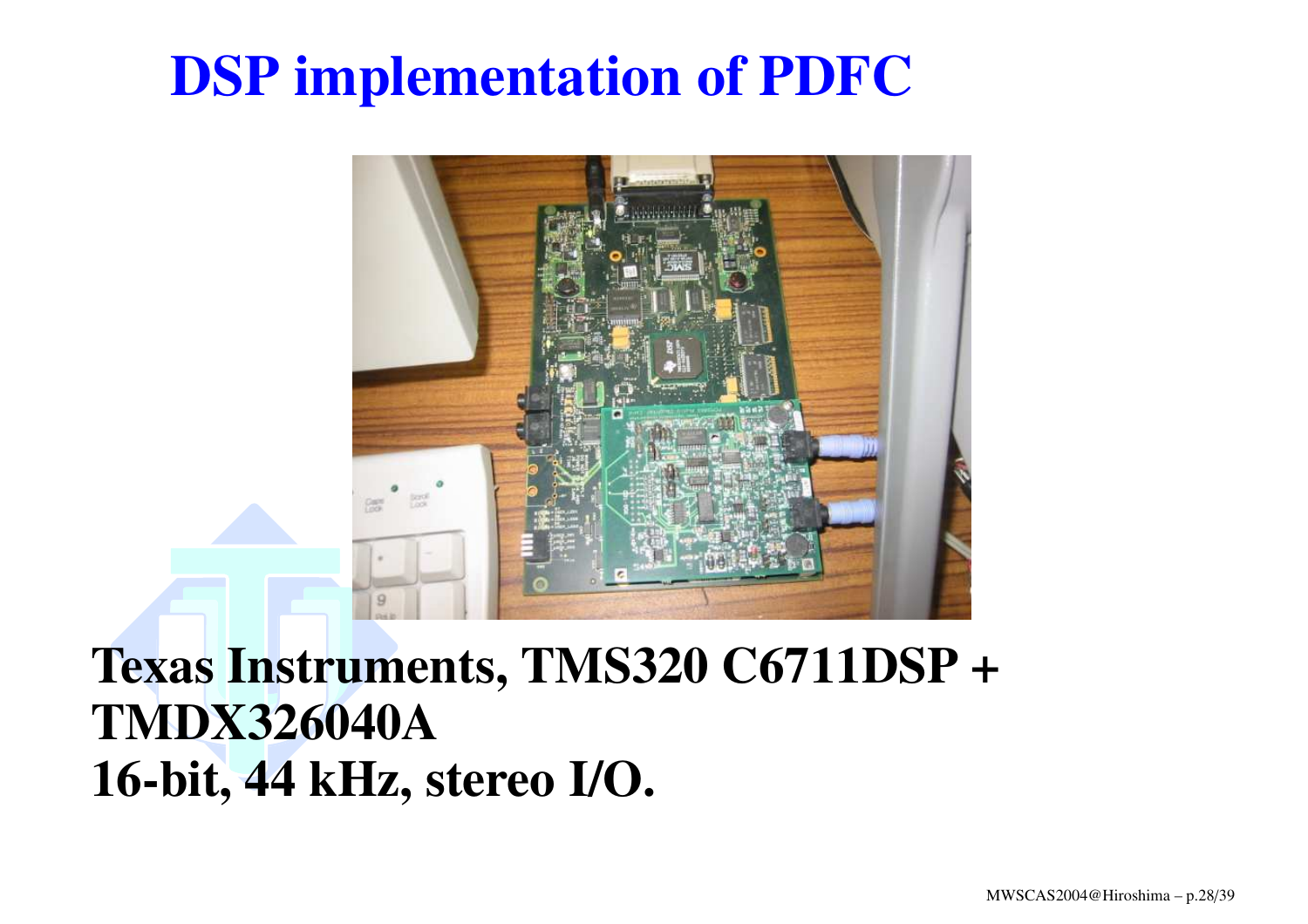## **Algorithm on DSP:**

- **1. Allocation of <sup>a</sup> ring buffer whose size is coincident to the sampling rate** <sup>×</sup> <sup>τ</sup>**.**
- **2.** AD conversion  $v(t) \rightarrow x(t)$  and storing as 32bit **unsigned integer variable.**
- **3. computing**  $u = x(t \tau) x(t)$  and output  $u$ .
- **Software: C language, CodeComposer v.2.0**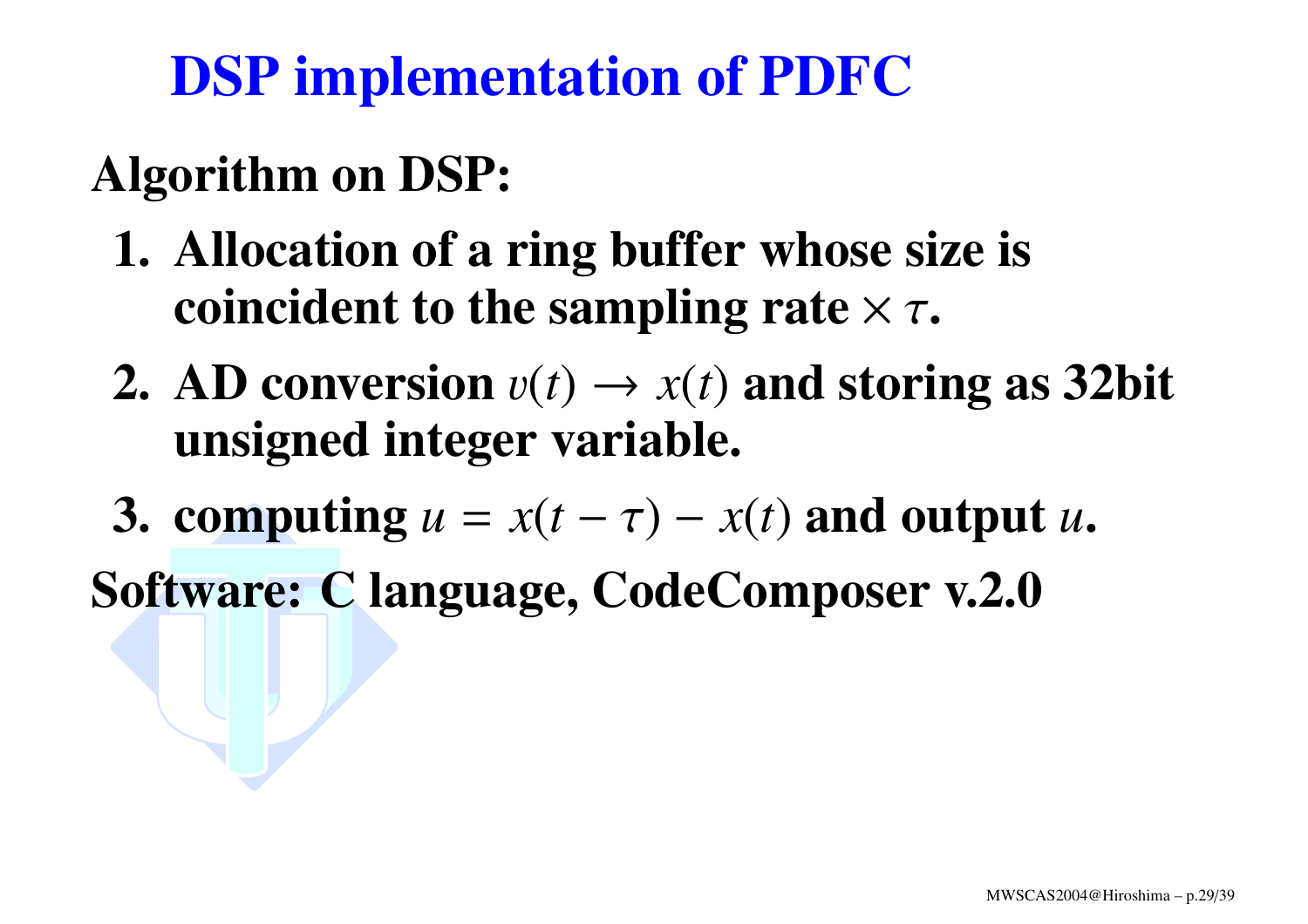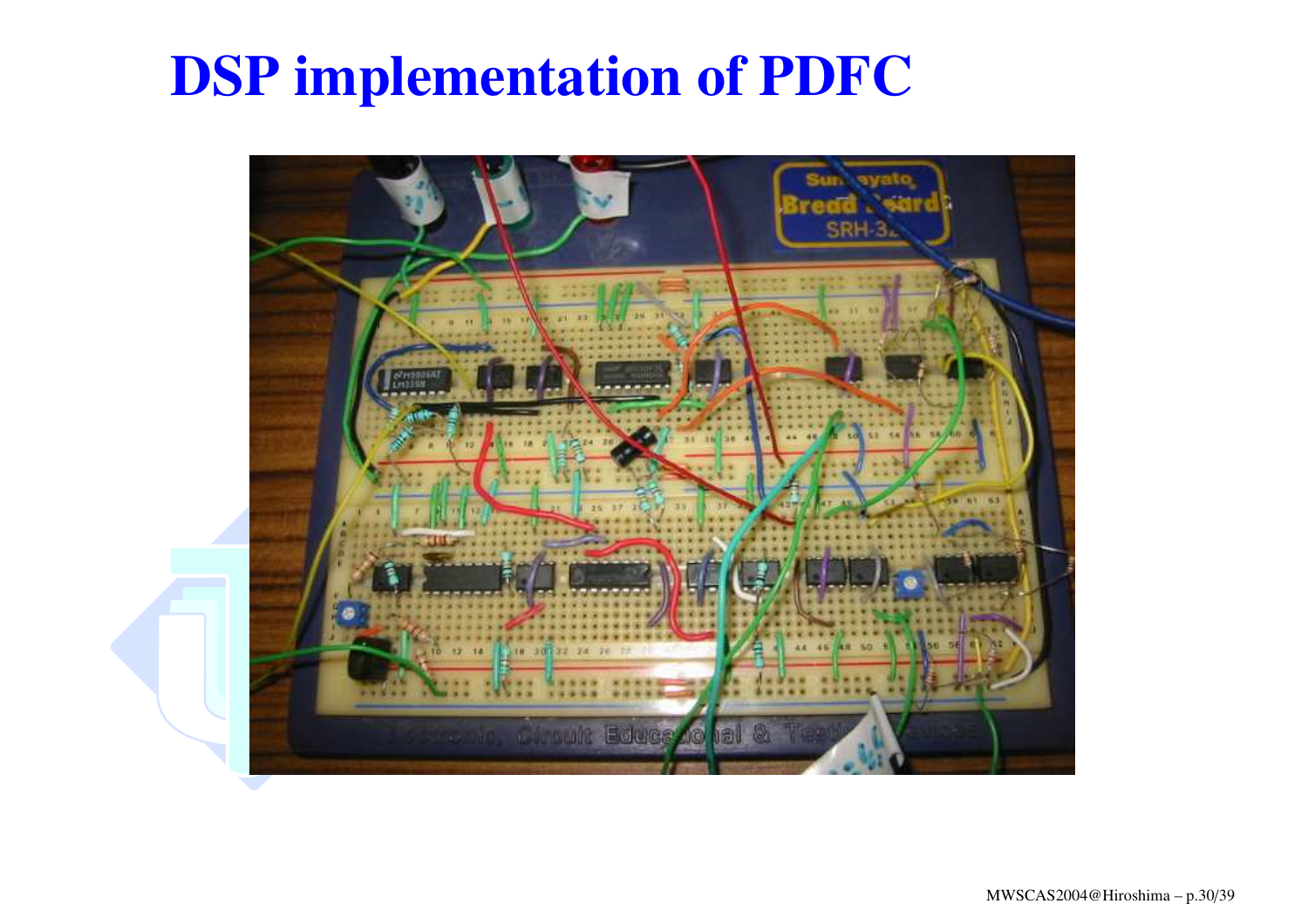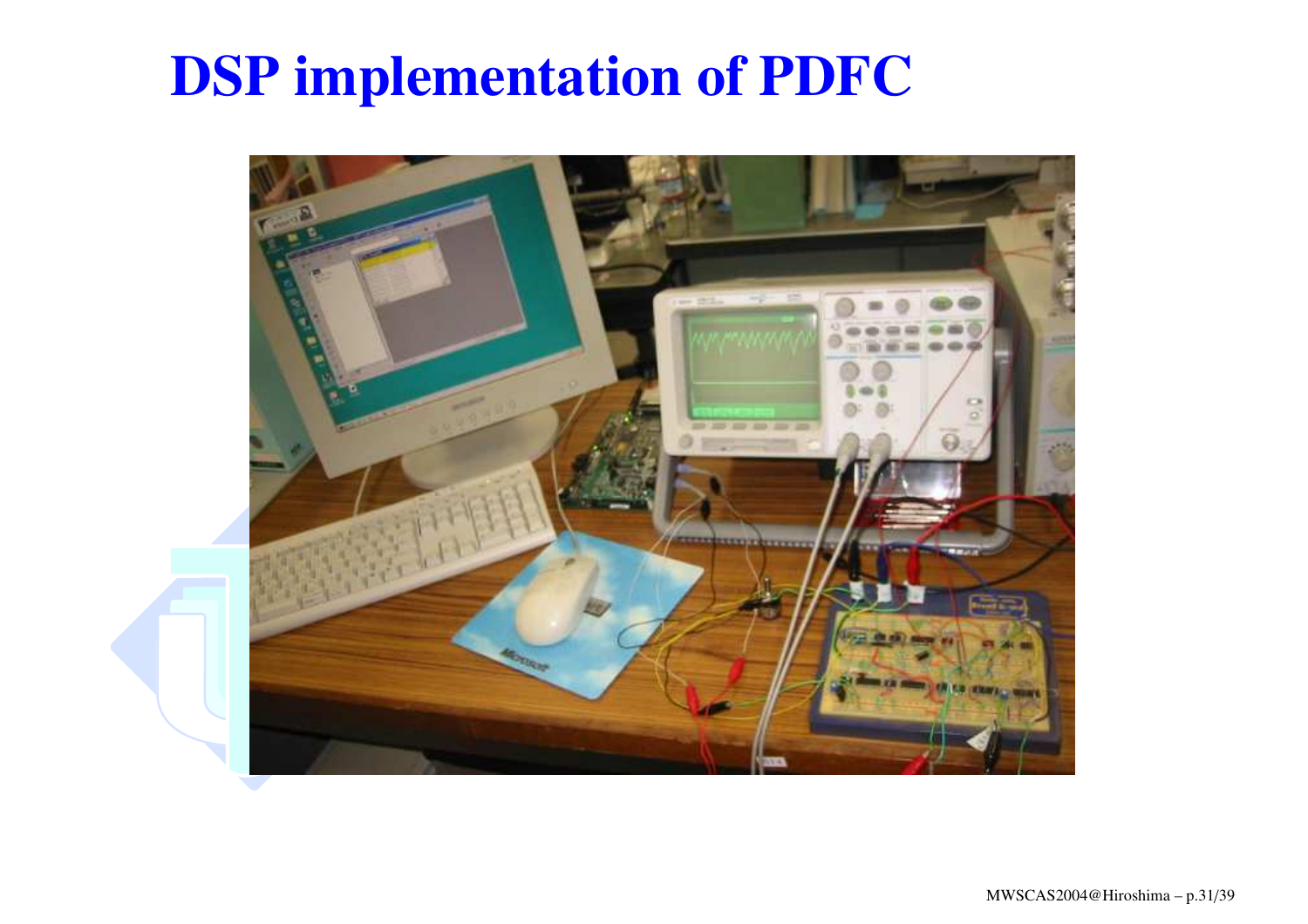#### **Physical measurement:**  $v(t)$  and  $u(t)$ ,  $K = 0.3$

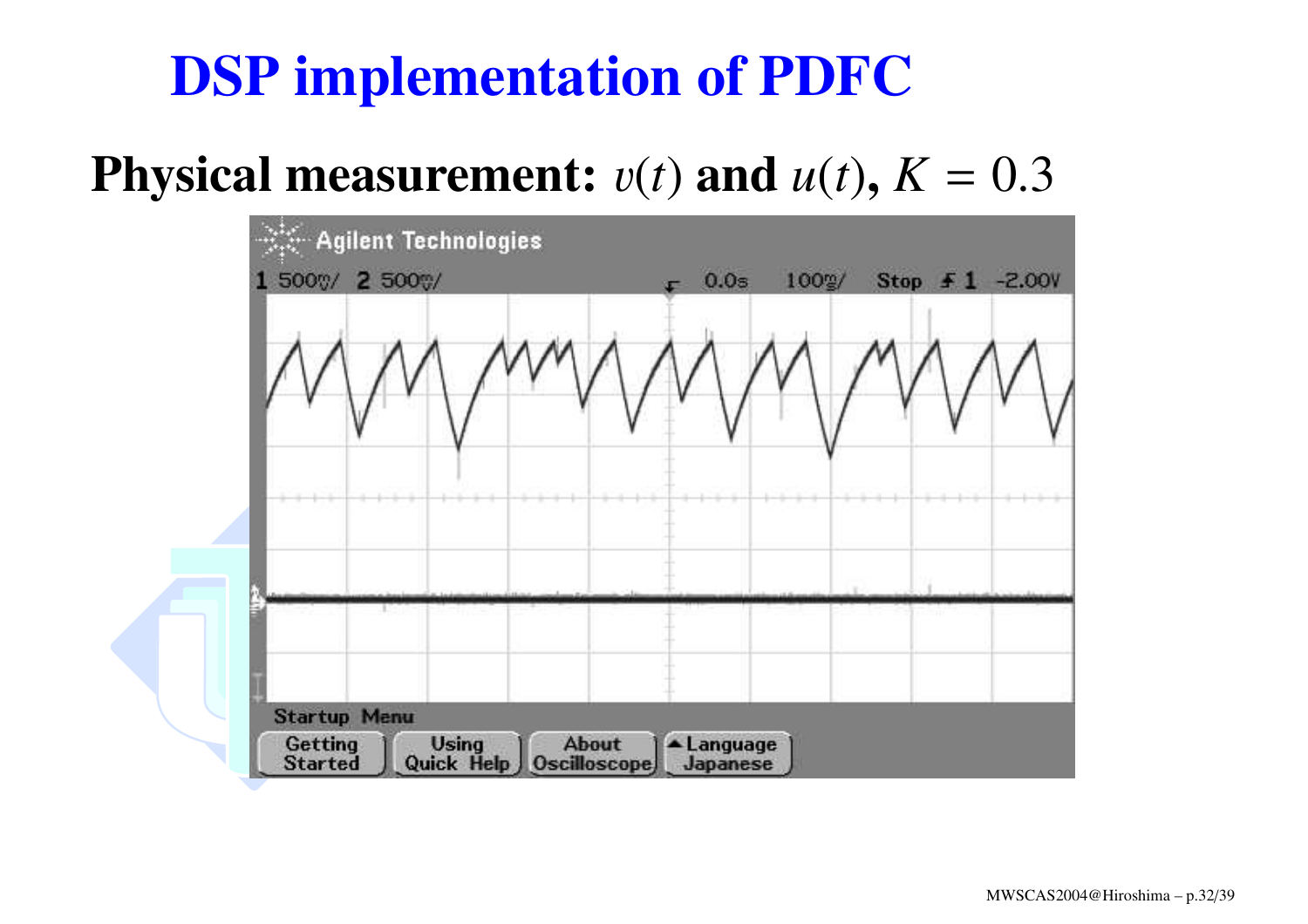#### **Start controlling**

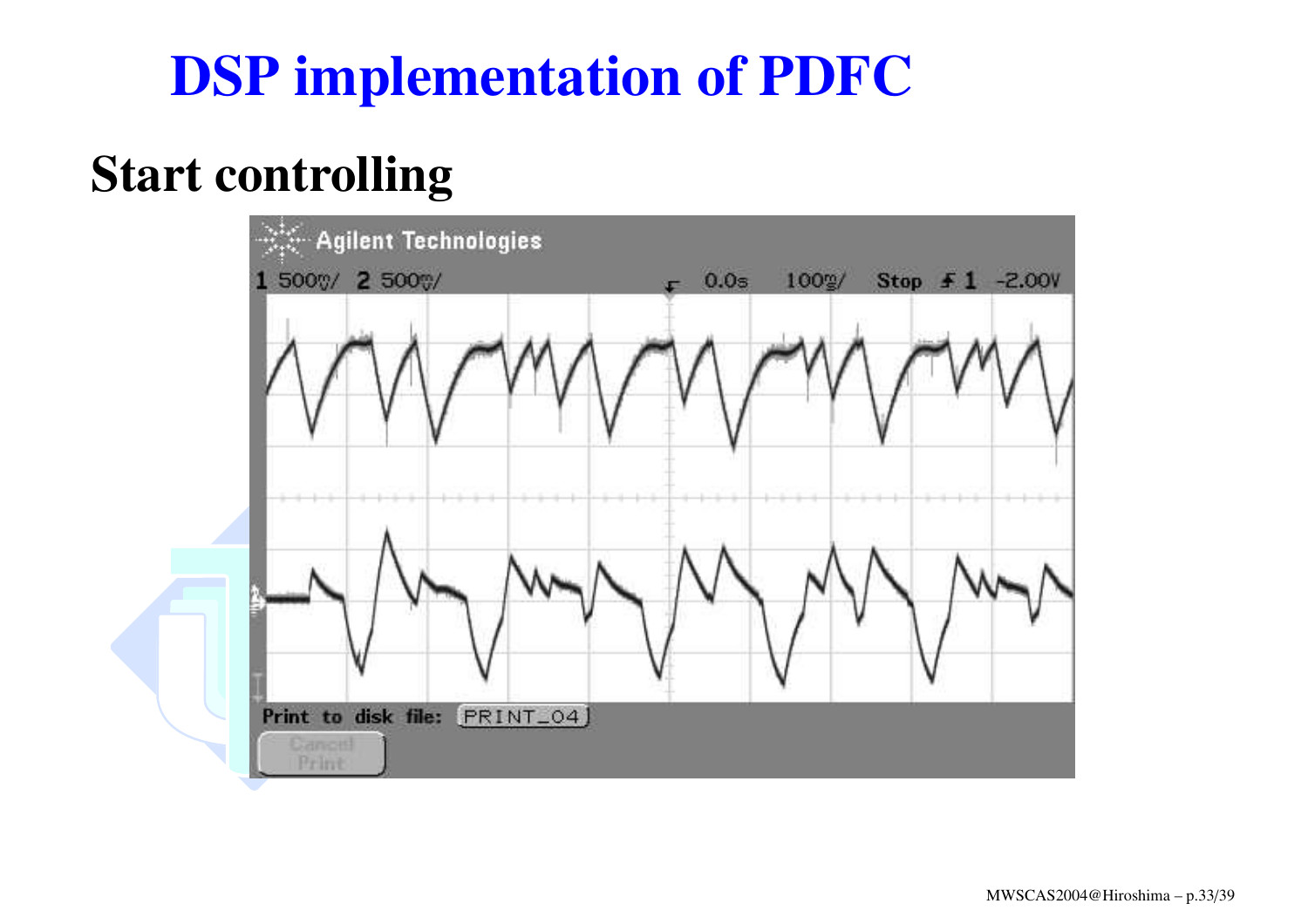#### **Transition**

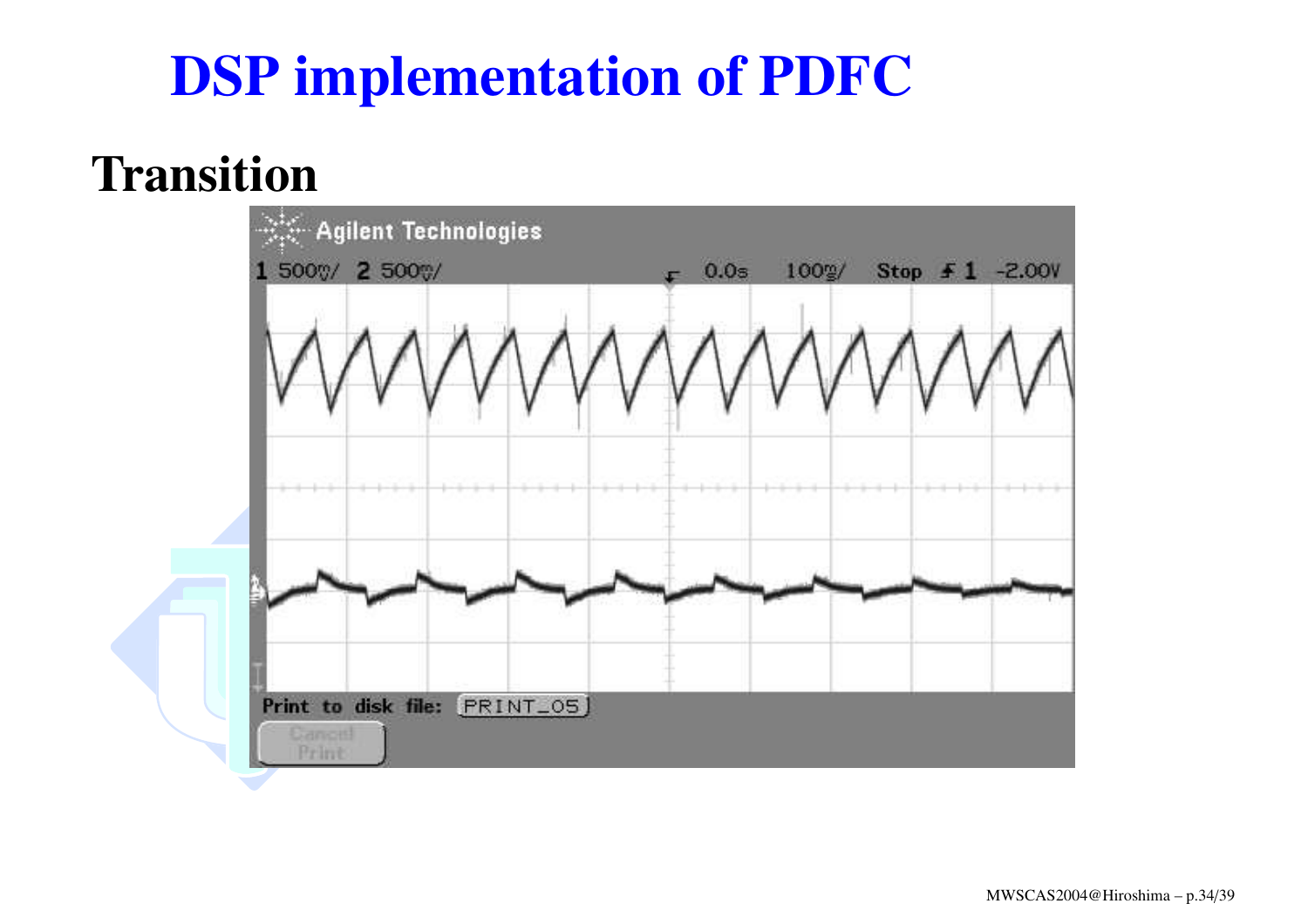#### **Transition**

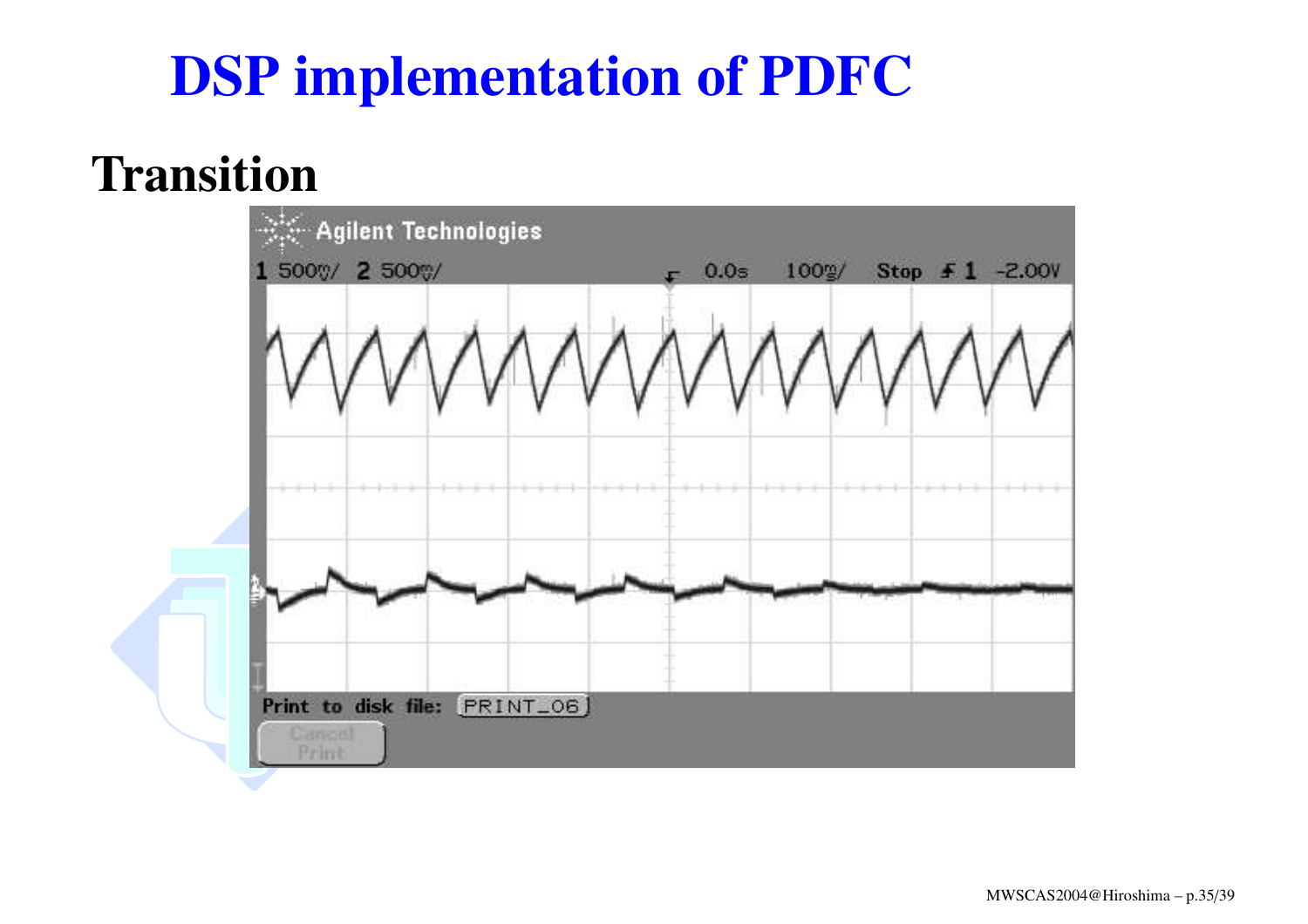#### **Control completed**

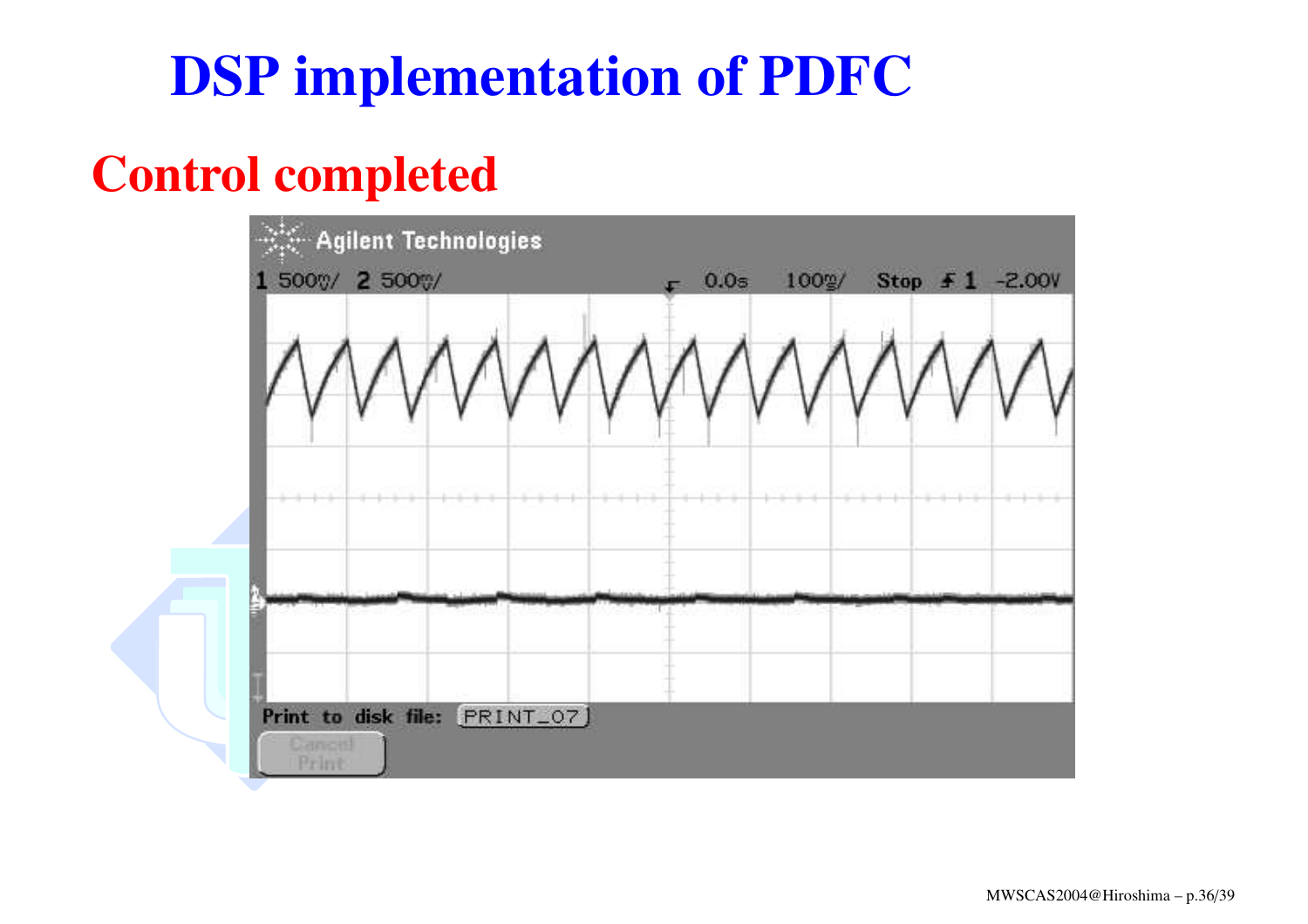## **Discussion**

- **Robustness is obtained. (confirmed by computing <sup>a</sup> basin of attraction)**
- **DSP works well for PDFC in <sup>a</sup> hybrid system.**
- **PDFC (even though DFC): The system becomes an infinite dimensional system — too difficult to analyze its stability**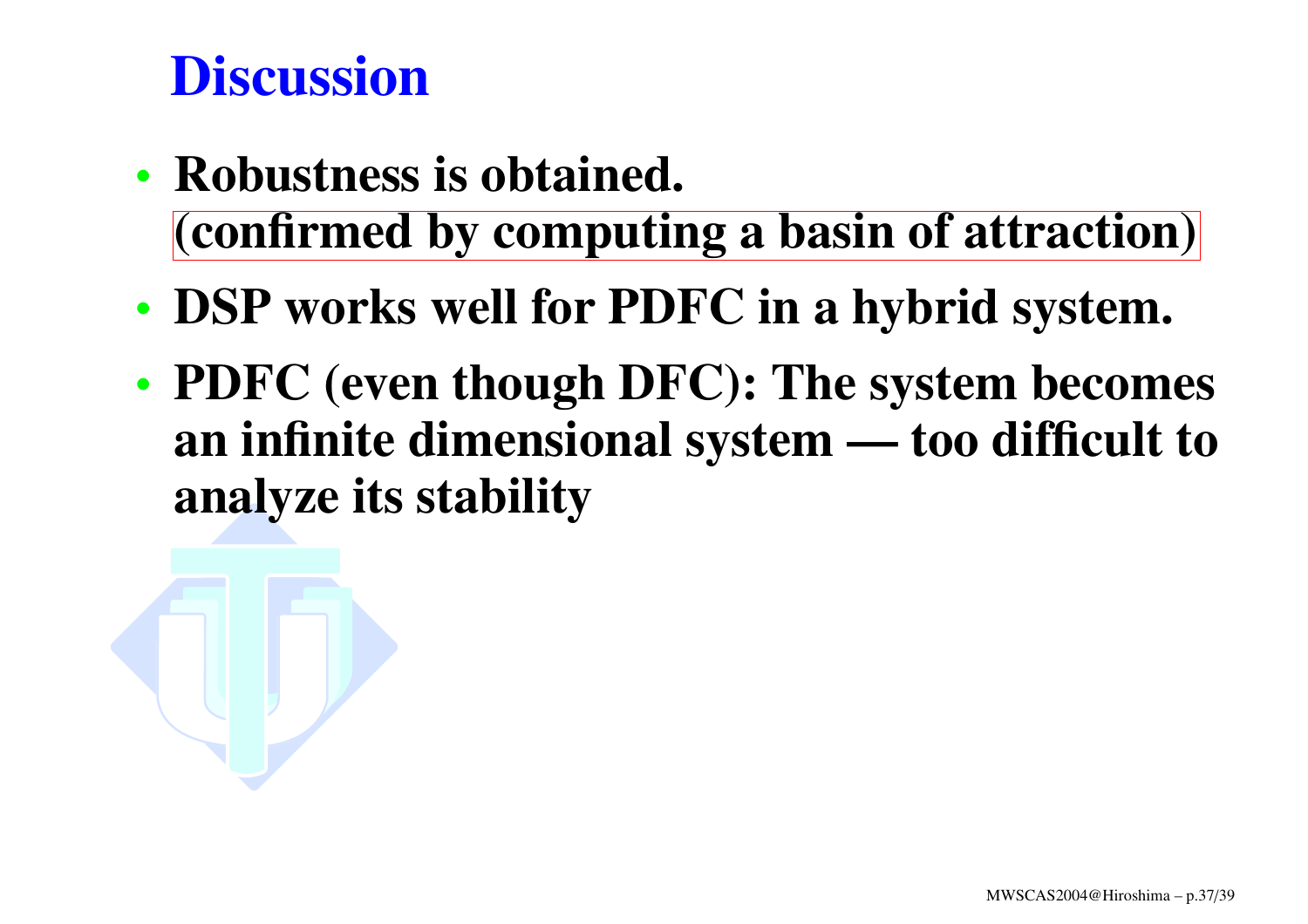## **Featuring EFC**

### **External Force Control:**



### **Strategy:**

- **1. Attract the orbit near an UPO by PDFC**
- **2. Switch to EFC (very easy to implement it by program codes)**
- **3. Stabilize UPO by EFC**
- **4. Stability analysis is possible!**